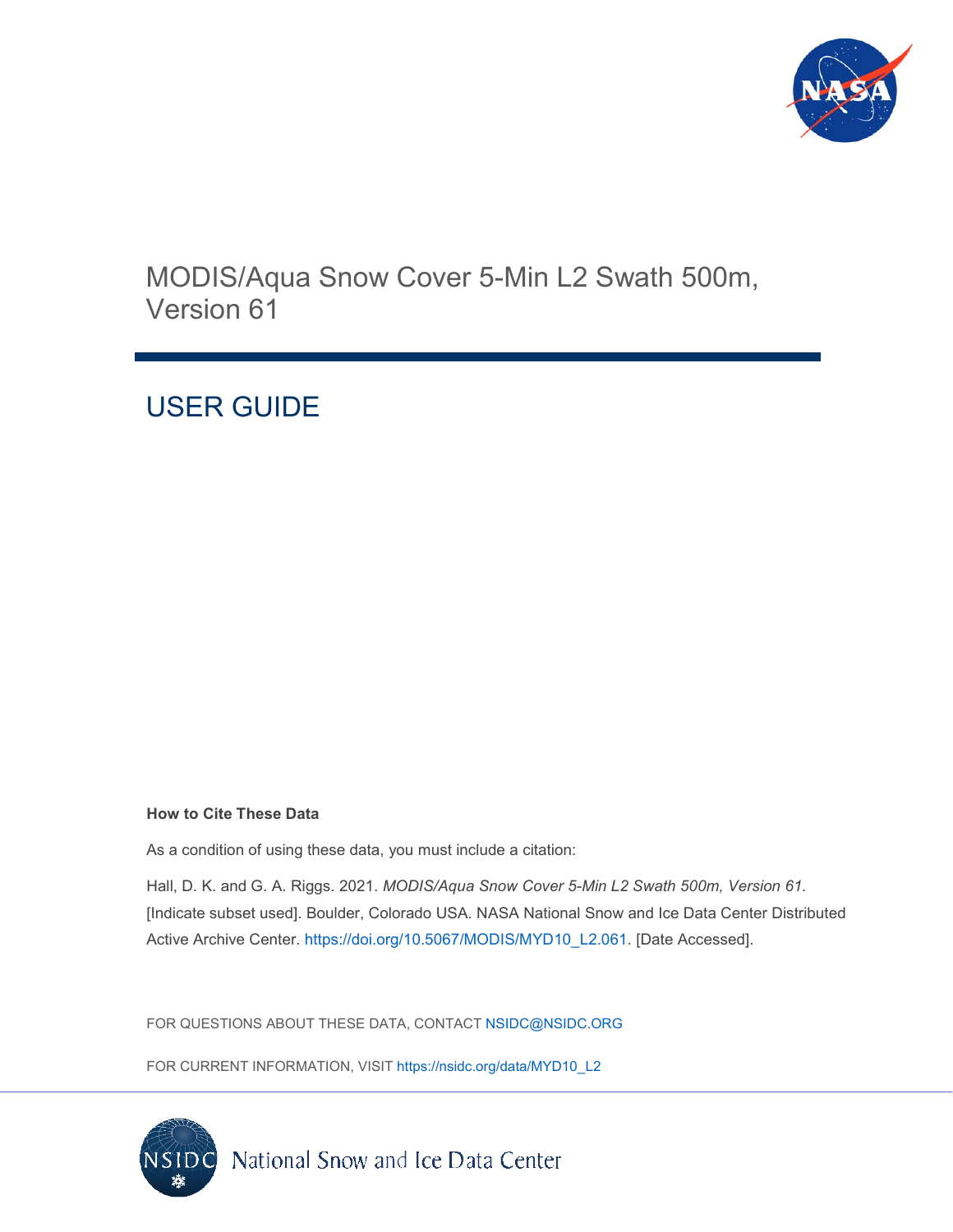# **TABLE OF CONTENTS**

| 1 |     |       |  |  |  |
|---|-----|-------|--|--|--|
|   | 1.1 |       |  |  |  |
|   |     | 1.1.1 |  |  |  |
|   | 1.2 |       |  |  |  |
|   |     | 1.2.1 |  |  |  |
|   |     | 1.2.2 |  |  |  |
|   |     | 1.2.3 |  |  |  |
|   |     | 1.2.4 |  |  |  |
|   |     |       |  |  |  |
|   |     | 1.3.1 |  |  |  |
|   |     | 1.3.2 |  |  |  |
|   |     | 1.3.3 |  |  |  |
|   |     | 1.3.4 |  |  |  |
|   | 1.4 |       |  |  |  |
|   |     | 1.4.1 |  |  |  |
|   |     | 1.4.2 |  |  |  |
|   | 1.5 |       |  |  |  |
| 2 |     |       |  |  |  |
|   | 2.1 |       |  |  |  |
|   | 2.2 |       |  |  |  |
|   | 2.3 |       |  |  |  |
|   | 2.4 |       |  |  |  |
|   |     | 2.4.1 |  |  |  |
|   |     | 2.4.2 |  |  |  |
|   |     | 2.4.3 |  |  |  |
|   |     | 2.4.4 |  |  |  |
|   | 2.5 |       |  |  |  |
|   |     | 2.5.1 |  |  |  |
|   |     | 2.5.2 |  |  |  |
|   | 2.6 |       |  |  |  |
|   |     | 2.6.1 |  |  |  |
|   |     | 2.6.2 |  |  |  |
|   |     | 2.6.3 |  |  |  |
|   |     | 2.6.4 |  |  |  |
|   | 2.7 |       |  |  |  |
|   |     | 2.7.1 |  |  |  |
|   |     | 2.7.2 |  |  |  |
| 3 |     |       |  |  |  |
| 4 |     |       |  |  |  |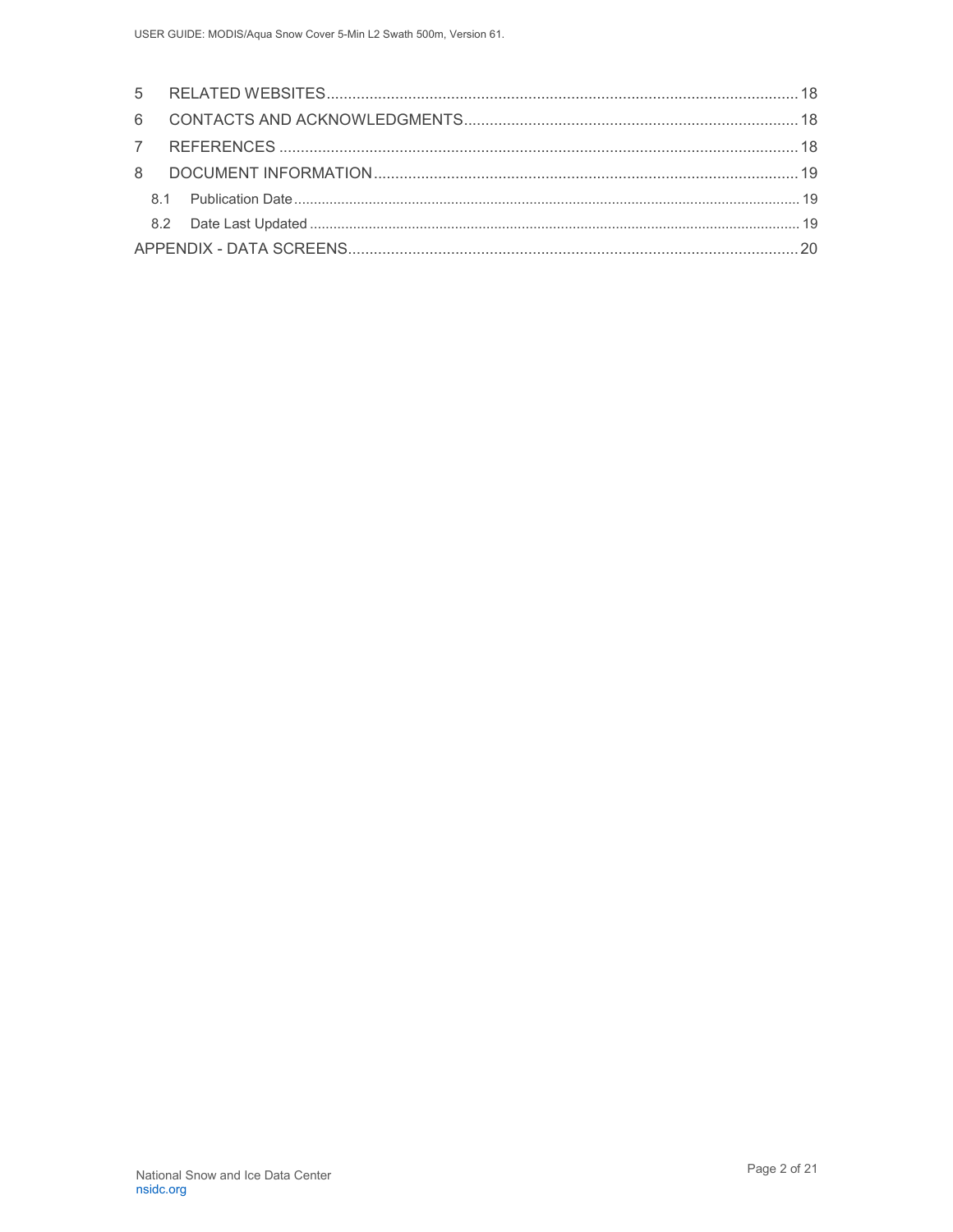# <span id="page-3-0"></span>1 DATA DESCRIPTION

Snow-covered land typically has very high reflectance in visible bands and very low reflectance in shortwave infrared bands. The Normalized Difference Snow Index (NDSI) reveals the magnitude of this difference. The MODIS snow cover algorithm calculates NDSI for all land and inland water pixels in daylight using Aqua MODIS band 4 (visible green) and band 6 (shortwave near-infrared). The Scientific Data Sets (SDSs) included in this product are listed in the Table 1.

The terms "Version 61" and "Collection 6.1" are used interchangeably in reference to this release of MODIS data.

# <span id="page-3-1"></span>1.1 Parameters

| <b>Parameter</b> | <b>Description</b>                            | <b>Values</b>                                                                                                                                                                                                                                                         |  |  |
|------------------|-----------------------------------------------|-----------------------------------------------------------------------------------------------------------------------------------------------------------------------------------------------------------------------------------------------------------------------|--|--|
| NDSI             | Raw NDSI values (i.e.<br>prior to screening). | NDSI values are scaled by 1 x 10 <sup>4</sup> .<br>$-10000$ to $10000$ : valid values<br>$-32768$ : fill value                                                                                                                                                        |  |  |
| NDSI_Snow_Cover  | NDSI snow cover and<br>data flag values.      | NDSI snow cover values and data flags<br>values, stored as 8-bit unsigned integers.<br>0-100: NDSI snow cover<br>200: missing data<br>201: no decision<br>$211:$ night<br>237: inland water<br>$239:$ ocean<br>$250:$ cloud<br>254: detector saturated<br>$255:$ fill |  |  |

Table 1. SDS Details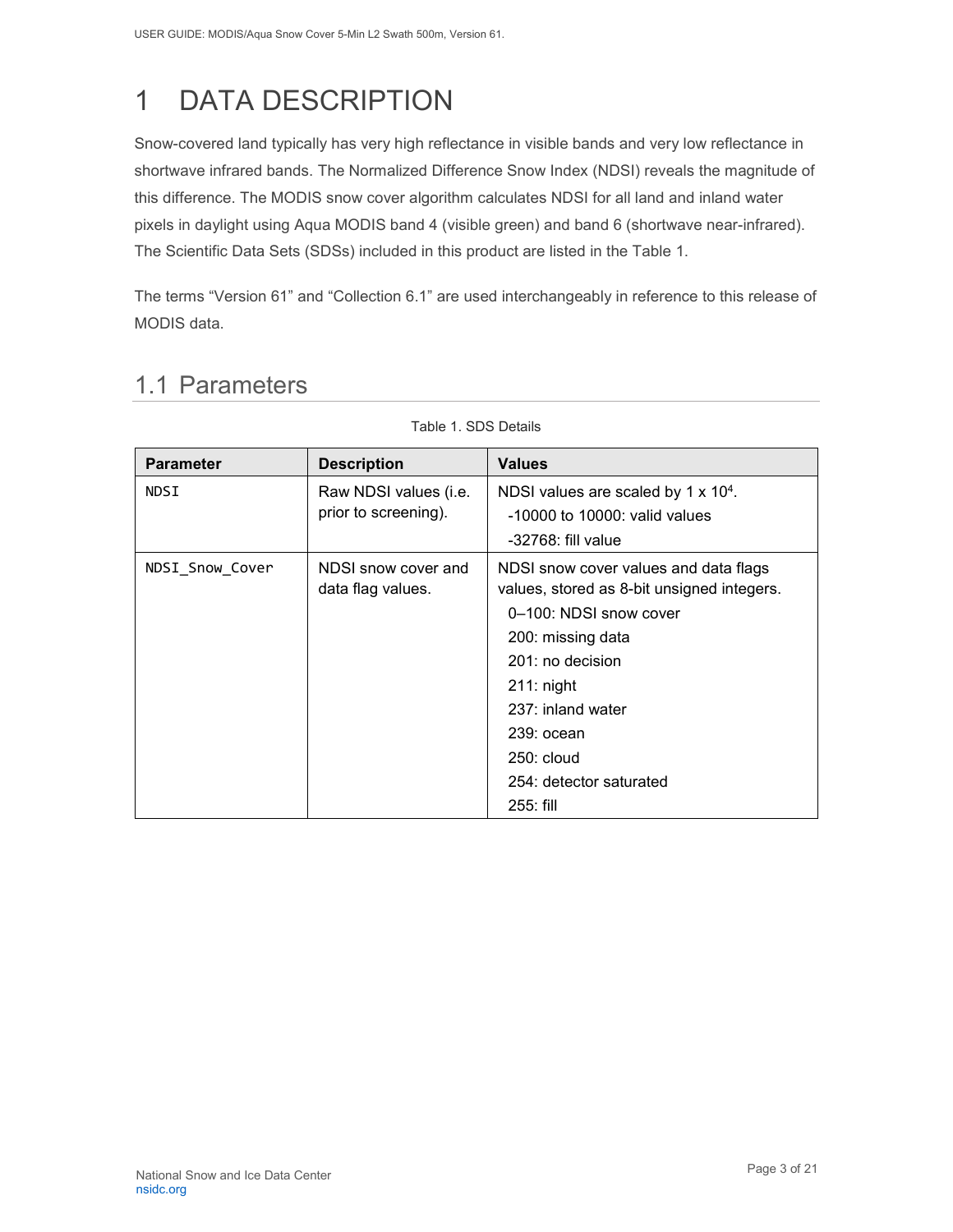| <b>Parameter</b>                      | <b>Description</b>                                                               | <b>Values</b>                                                                                                                                                                                                                                                                                                                                                                                                                                                                                                                                                                                                                                                                                                                                                                                                                                                                                                                                   |
|---------------------------------------|----------------------------------------------------------------------------------|-------------------------------------------------------------------------------------------------------------------------------------------------------------------------------------------------------------------------------------------------------------------------------------------------------------------------------------------------------------------------------------------------------------------------------------------------------------------------------------------------------------------------------------------------------------------------------------------------------------------------------------------------------------------------------------------------------------------------------------------------------------------------------------------------------------------------------------------------------------------------------------------------------------------------------------------------|
| NDSI Snow Cover<br>Algorithm_Flags_QA | Algorithm-specific bit<br>flags set for data<br>screens and for inland<br>water. | Bit flag values:<br>Bit 0: Inland water screen<br>Bit 1: Low visible screen failed, snow<br>detection reversed to no snow<br>Bit 2: Low NDSI screen failed, snow<br>detection reversed to no snow<br>Bit 3: Combined temperature/height screen<br>failed<br>brightness temperature $\geq$ 281 K, pixel<br>height < 1300 m, flag set, snow<br>detection reversed to not snow, OR;<br>brightness temperature ≥ 281 K, pixel<br>height ≥ 1300 m, flag set, snow<br>detection NOT reversed.<br>Bit 4: High Shortwave IR (SWIR)<br>reflectance screen<br>Snow pixel with SWIR > 0.45, flag set,<br>snow detection reversed to not snow,<br>OR;<br>Snow pixel with $0.25 \leq$ SWIR $\leq 0.45$ ,<br>flag set to indicate unusual snow<br>condition, snow detection NOT<br>reversed<br>Bit 5: Cloud possible screen, probably<br>cloudy<br>Bit 6: Cloud possible screen, probably clear<br>Bit 7: Uncertain snow detection due to low<br>illumination |
| NDSI_Snow_Cover<br>_Basic_QA          | A general estimate for<br>the quality of the<br>algorithm result.                | Quality assessment flag values:<br>$0:$ best<br>1: good<br>$2:$ ok<br>3: poor (not used)<br>4: other (not used)<br>$211:$ night<br>239: ocean<br>255: unusable input or no data                                                                                                                                                                                                                                                                                                                                                                                                                                                                                                                                                                                                                                                                                                                                                                 |
| Latitude                              | Coarse resolution (5<br>km) latitudes for<br>geolocating the SDSs.               | Values correspond to the pixel center of<br>5 km x 5 km blocks in the data array.                                                                                                                                                                                                                                                                                                                                                                                                                                                                                                                                                                                                                                                                                                                                                                                                                                                               |
| Longitude                             | Coarse resolution (5<br>km) longitudes for<br>geolocating the SDSs.              | Values correspond to the pixel center of<br>5 km x 5 km blocks in the data array.                                                                                                                                                                                                                                                                                                                                                                                                                                                                                                                                                                                                                                                                                                                                                                                                                                                               |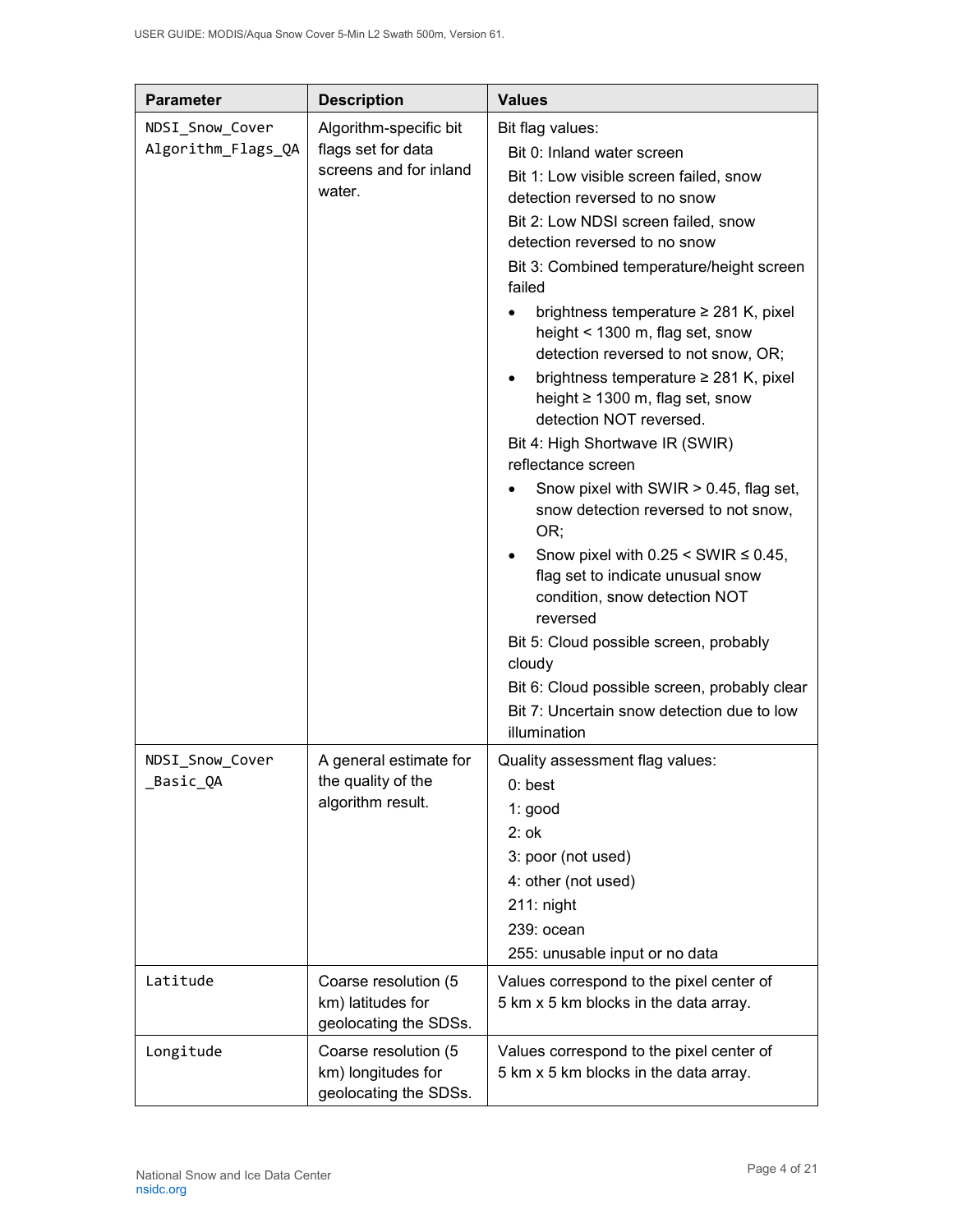## <span id="page-5-0"></span>1.1.1 Interpreting the parameter: NDSI\_Snow\_Cover\_Algorithm\_Flags\_QA

Pixels determined to have some snow present are subjected to a series of screens that have been specifically developed to alleviate snow commission errors (detecting snow where there is no snow) and to flag uncertain snow detections. In addition, snow-free pixels are screened for very low illumination to prevent possible snow omission errors. Screen results, as well as the location of inland water, are stored as bit flags in the 'Algorithm\_Flags\_QA' SDS. Refer to the Appendix of this document for a detailed description of the Algorithm QA Flags.

To identify bit flag values, convert the decimal grid cell value to its binary equivalent. Bit values default to 0 and are set to 1 if the screen result is true. A visual example of the bit flag format for the decimal value '129' is provided in Figure 1.



Figure 1. Bit flag format. The bit index positions are numbered from right (bit index 0) to left (bit index 7), and each index stores the result of a screen test. The bit values from right to left solve respectively to 1, 2, 4, 8, 16, 32, 64, and 128. In this example, bit index 0 and bit index 7 are set to true (1) with corresponding bit values  $2^0$  and  $2^7$  equaling '1' and '128', which, when summed equal '129'.

# <span id="page-5-1"></span>1.2 File Information

## <span id="page-5-2"></span>1.2.1 Format

Data are provided in HDF-EOS2 format and are stored as 8-bit unsigned integers. For software and more information, visit the [HDF-EOS](https://portal.hdfgroup.org/display/support) website.

## <span id="page-5-3"></span>1.2.2 Data File

As shown in Figure 2, each data file includes two data fields (NDSI\_Snow\_Cover and NDSI), two data quality fields (NDSI\_Snow\_Cover\_Basic\_QA and NDSI\_Snow\_Cover\_Algorithm\_Flags\_QA), and two geolocation data fields (Latitude and Longitude).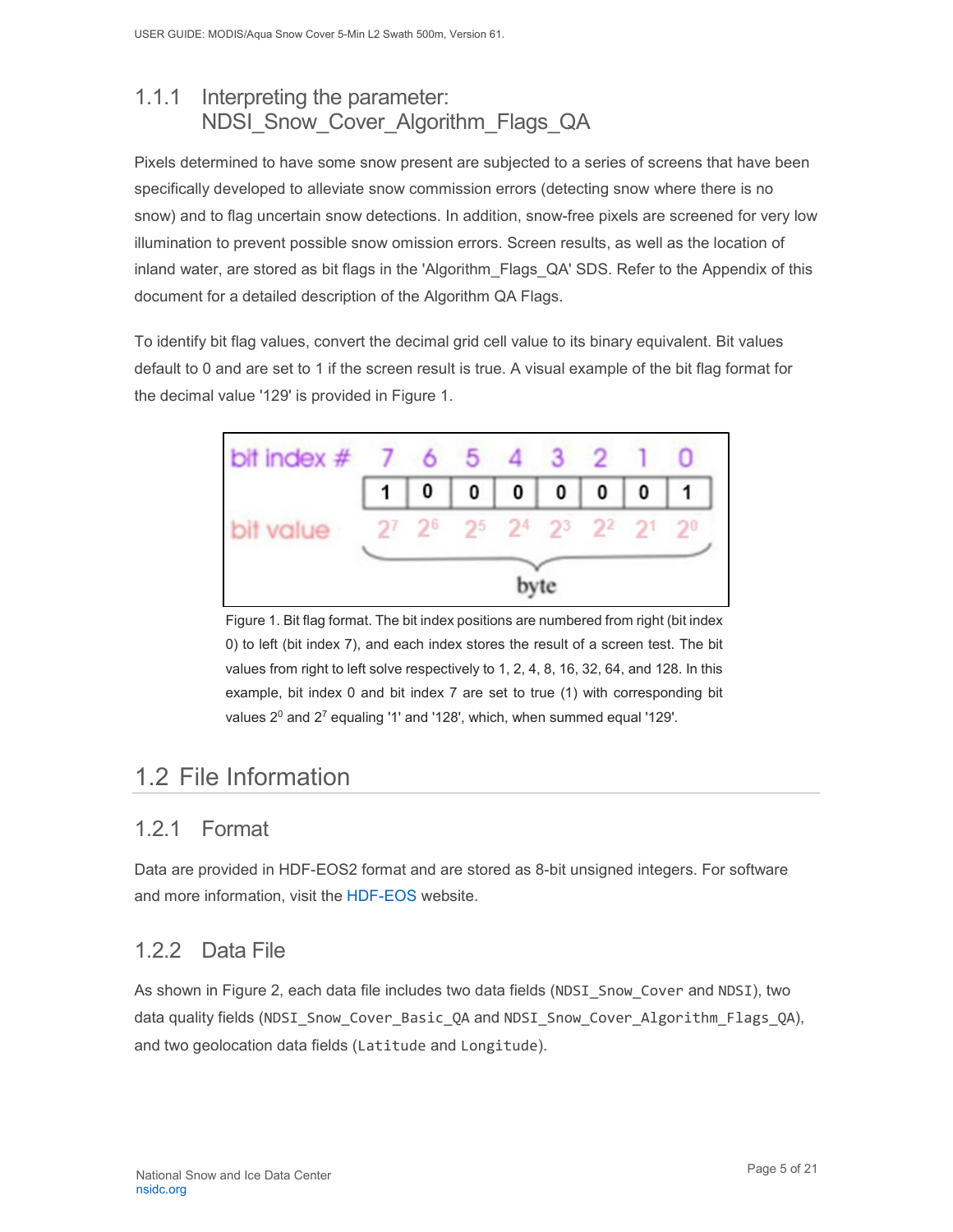

Figure 2. This figure shows the fields included in each data file as displayed with Panoply software.

### <span id="page-6-0"></span>1.2.3 Ancillary Files

A browse image file (.jpg) and metadata file (.xml) are provided with each data file.

### <span id="page-6-1"></span>1.2.4 Naming Convention

Files are named according to the following convention and as described in Table 2.

### **File naming convention:**

MYD[PID].A[YYYY][DDD].[HHMM].[VVV].[yyyy][ddd][hhmmss].hdf

| MYD         | MODIS/Aqua                           |  |  |  |
|-------------|--------------------------------------|--|--|--|
| PTD         | Product ID                           |  |  |  |
| А           | Acquisition date follows             |  |  |  |
| <b>YYYY</b> | Acquisition year                     |  |  |  |
| <b>DDD</b>  | Acquisition day of year              |  |  |  |
| <b>HHMM</b> | Acquisition hour and minute in GMT   |  |  |  |
| <b>VVV</b>  | Version (Collection) number          |  |  |  |
| уууу        | Production year                      |  |  |  |
| ddd         | Production day of year               |  |  |  |
| hhmmss      | Production hour/minute/second in GMT |  |  |  |
| .hdf        | HDF-EOS formatted data file          |  |  |  |

|  |  |  | Table 2. File Name Variables |
|--|--|--|------------------------------|
|--|--|--|------------------------------|

#### **File name example:**

MYD10 L2.A2003001.0050.061.2019129154015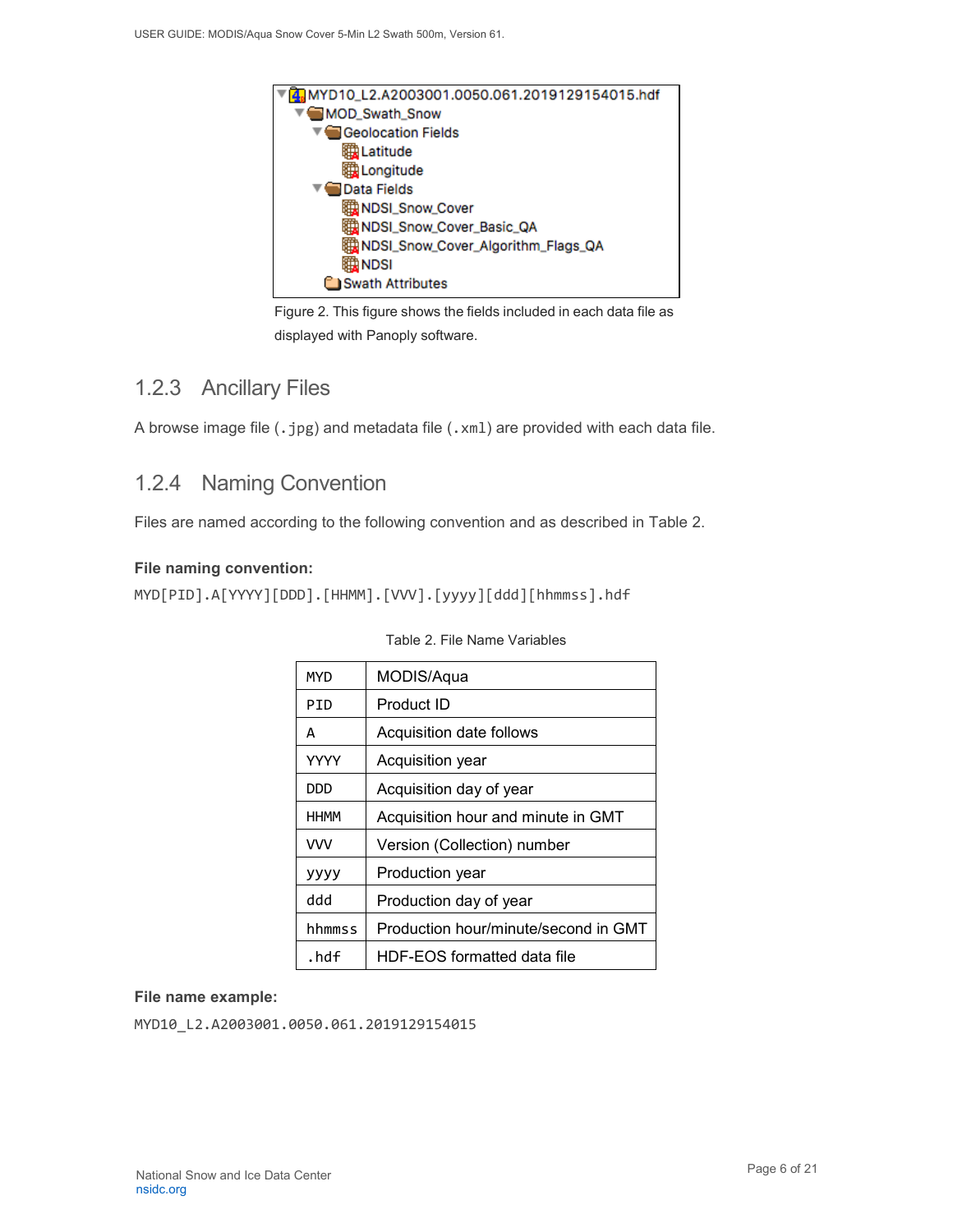**Note**: Data files contain important metadata including global attributes that are assigned to the file and local attributes like coded integer keys that provide details about the data fields. In addition, each HDF-EOS data file has a corresponding XML metadata file (.xm1) which contains some of the same internal metadata as the HDF-EOS file plus additional information regarding user support, archiving, and granulespecific post-production. For detailed information about MODIS metadata fields and values, see the MODIS Snow Products Collection 6.1 User Guide (Riggs et al., 2019).

# <span id="page-7-0"></span>1.3 Spatial Information

MYD10\_L2 data files contain five minutes of swath data, known as a swath scene. Five minutes of MODIS swath data typically comprise 203 full scans of the MODIS instrument and occasionally 204. With an along-track viewing path of 10 km, each scan acquires 20 pixels in the 500 m bands, and thus a scene typically contains 4060 pixels in the along-track direction and occasionally 4080. The instrument's ±55 degree scanning pattern yields 2708 pixels per scene in the cross-track direction. In general, 144 5-minute scenes are acquired during daylight.

## <span id="page-7-1"></span>1.3.1 Coverage

Coverage is global. Aqua's sun-synchronous, near-polar circular orbit is timed to cross the equator from south to north (ascending node) at approximately 1:30 P.M. local time. Complete global coverage occurs every one to two days (more frequently near the poles). The following sites offer tools that track and predict Aqua's orbital path:

- Daily Aqua [Orbit Tracks,](http://www.ssec.wisc.edu/datacenter/aqua/GLOBAL.html) Space Science and Engineering Center, University of Wisconsin-Madison
- [NASA LaRC Satellite Overpass Predictor](https://cloudsway2.larc.nasa.gov/cgi-bin/predict/predict.cgi) (includes viewing zenith, solar zenith, and ground track distance to specified lat/lon)

## <span id="page-7-2"></span>1.3.2 Projection

This data set is not projected. Swaths are georeferenced using the 5 km latitude and longitude array fields, which are based on GPS measurements, and reference the WGS84 datum.

### <span id="page-7-3"></span>1.3.3 Resolution

500 m (at nadir) for data fields 5 km for geolocation fields

### <span id="page-7-4"></span>1.3.4 Geolocation

The 'StructMetadata.0' metadata object contains a dimension map that specifies how each dimension of each geolocation field relates to the corresponding dimension in each data field.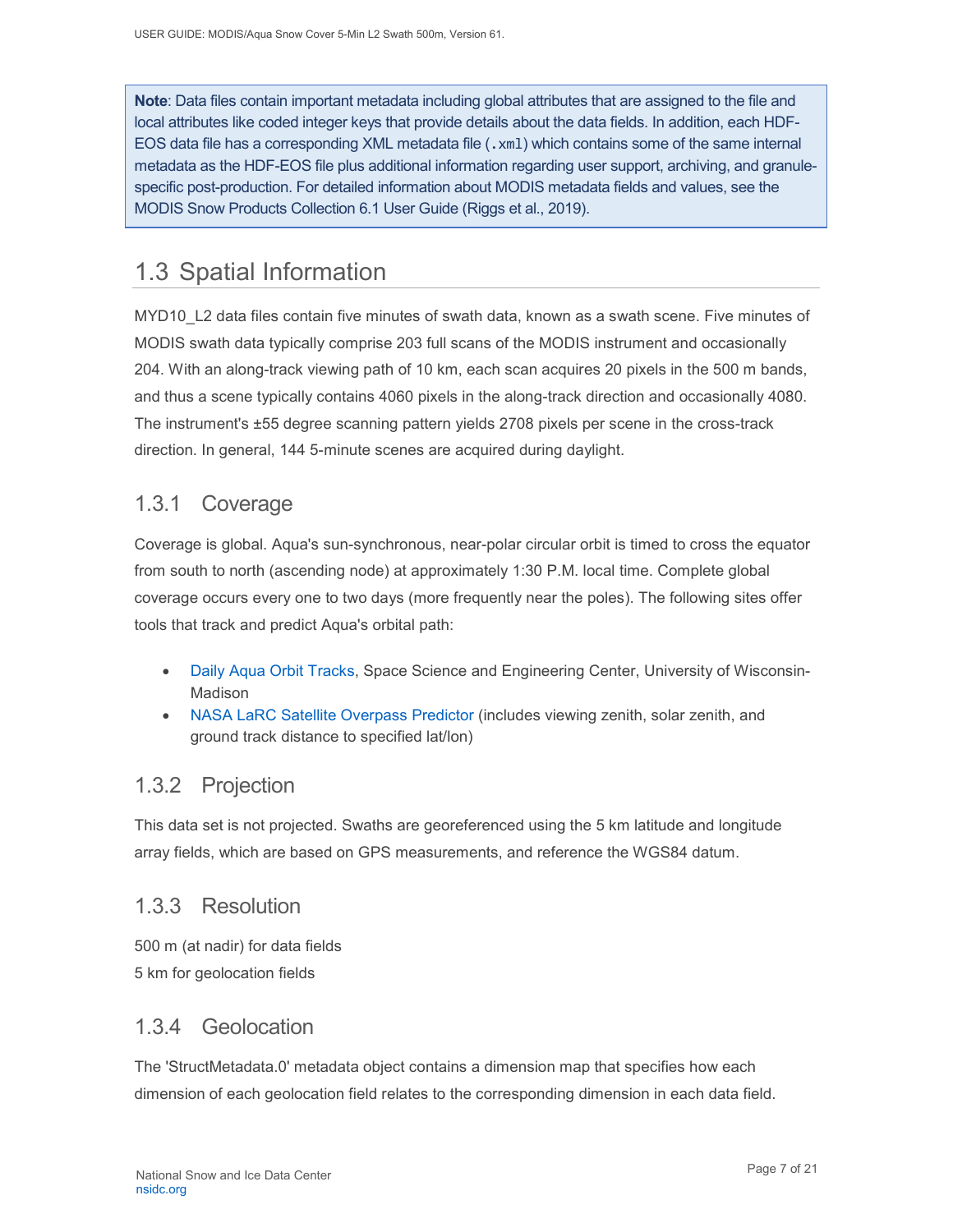When a data field and a geolocation field share a named dimension, no explicit map is needed. However, for MODIS data sets in which the resolution of the geolocation dimension (5 km) differs from the resolution of the data dimension (500 m), two additional metadata objects, 'Offset' and 'Increment' are needed to fully define the mapping.

'Offset' specifies the location along the data dimension of the first data point with a corresponding entry along the geolocation dimension. 'Increment' then specifies the number of steps between subsequent points with corresponding entries along the geolocation dimension. For MODIS 500 m data sets, 'Offset' = '5' and 'Increment' = '10'.

Unfortunately, HDF-EOS specifications only allow integer offsets in dimension maps, and MODIS 500 m data sets require fractional offsets to be correctly geolocated. Two product-specific metadata attributes were created to accommodate this additional mapping requirement:

'HDFEOS\_FractionalOffset\_Along\_swath\_lines\_500m\_MOD\_Swath\_Snow' and 'HDFEOS\_FractionalOffset\_Cross\_swath\_pixels\_500m\_MOD\_Swath\_Snow'.

These elements contain fractional offsets of '0.5' in the along-track direction and '0.0' in the crosstrack direction that must be added to the integer offset stored with the dimension map. Thus, the combined along-track offset of '5.5' indicates that the first element (0,0) in the latitude and longitude fields maps to (5, 5.5) in any of the data fields. Subsequent elements in the geolocation arrays then map to locations in the data fields at 10-pixel increments in the both the along-track and cross-track directions.

# <span id="page-8-0"></span>1.4 Temporal Information

### <span id="page-8-1"></span>1.4.1 Coverage

MODIS Aqua data are available from 4 July 2002 to present. However, because the NDSI depends on visible light, data are not produced when viewing conditions are too dark. In addition, anomalies over the course of the Aqua mission have resulted in minor data outages. If you cannot locate data for a particular date or time, check the MODIS/Aqua [Data Outages](http://modaps.nascom.nasa.gov/services/production/outages_aqua.html) web page.

## <span id="page-8-2"></span>1.4.2 Resolution

Each data file contains five minutes of swath data (one scene).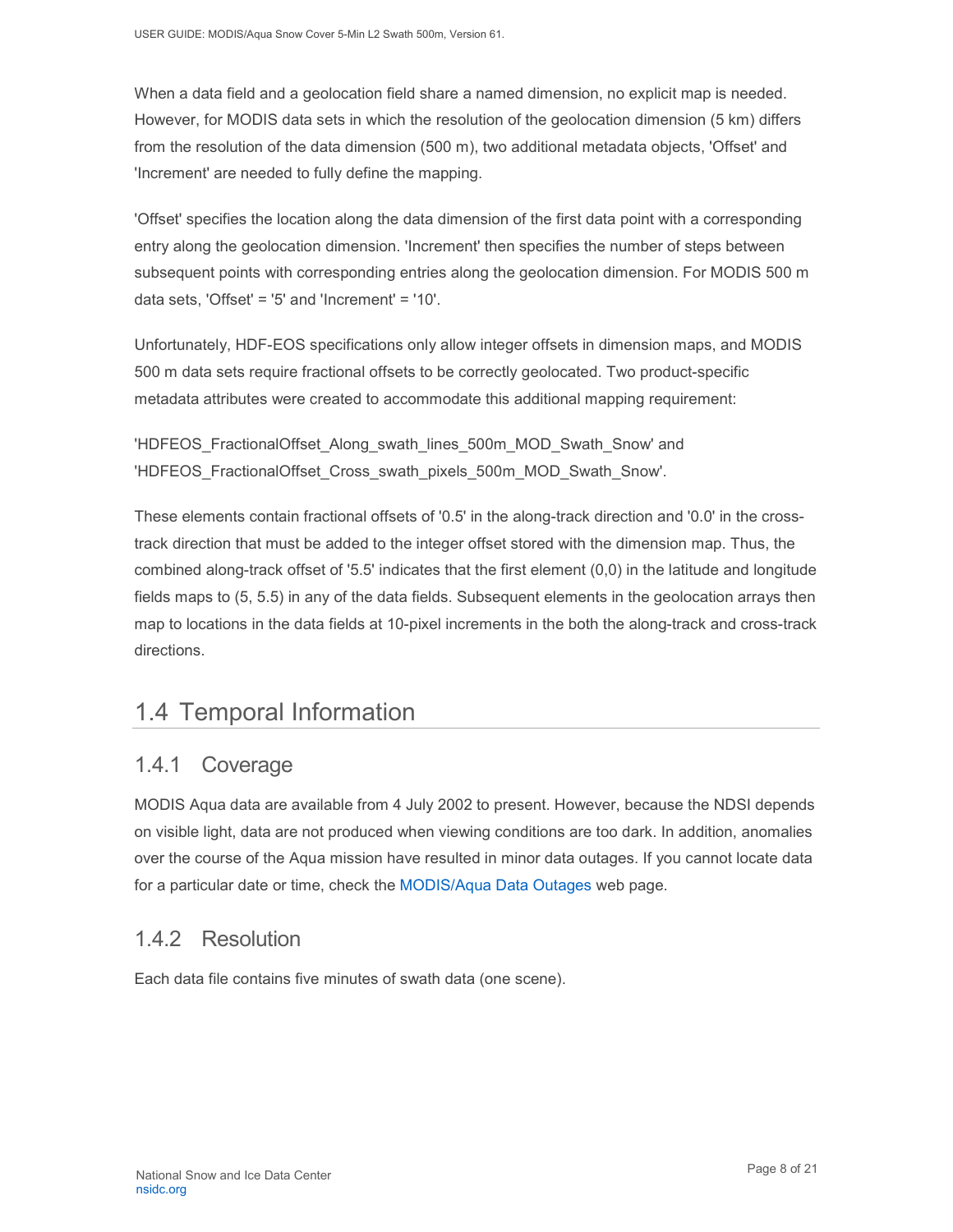# <span id="page-9-0"></span>1.5 Sample Data Image



Figure 3**.** This figure shows the MOD10\_L2 data arrays from Terra MODIS acquired on 10 January 2003. The four data arrays in the product are: NDSI\_Snow\_Cover (upper-left), algorithm QA bit flags (upper-right), NDSI (lower-left), and basic QA values (lower-right). This sample image was acquired from MODIS Terra but provides a representative sample of the same data acquired from MODIS Aqua.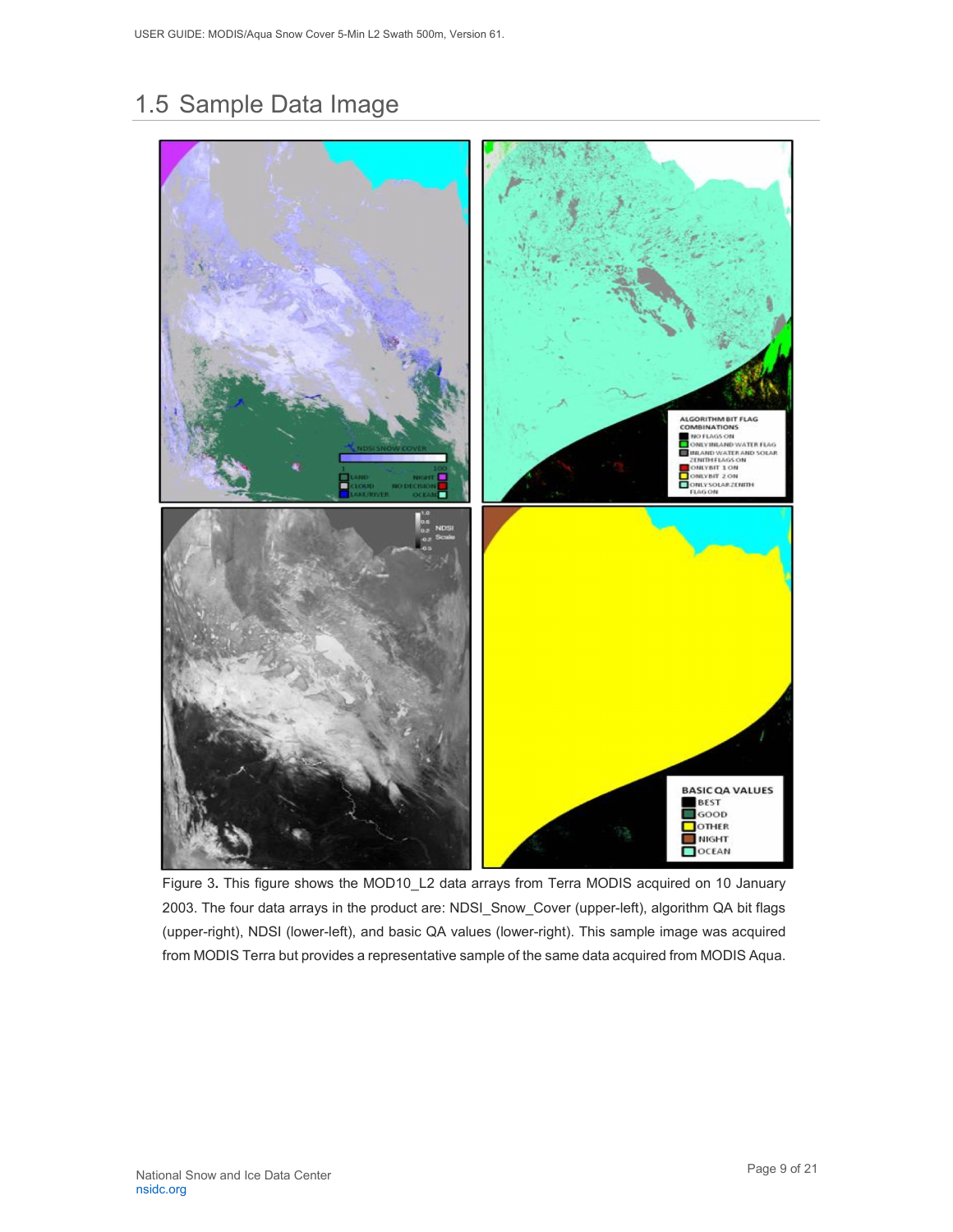# <span id="page-10-0"></span>2 DATA ACQUISITION AND PROCESSING

# <span id="page-10-1"></span>2.1 Background

The objective for the MODIS snow cover algorithm in Collection 6.1 (C6.1) is to minimize snow cover detection errors of omission and commission for the purpose of mapping snow cover extent (SCE) accurately on the global scale. The algorithm is the same as used in Collection 6.0 (C6.0) with minor revisions made for the low visible reflectance screen and to the quality information flags. Specific updates to the snow cover algorithm in C6.1 include:

- The low visible reflectance screen for snow cover using bands 2 and 4 was lowered to 0.07 reflectance from 0.10 in C6.0.
- Two algorithm bit flags are set in the MYD35 L2 cloud mask and confidence flags of 'probably cloudy' and 'probably clear' are set in the algorithm flags QA SDS.

Based on these algorithm enhancements, users should expect to see fewer 'no decision' results in C6.1 data sets. In general, the lowering of the visible reflectance screen has been observed to change 'no decision' results to 'snow' or 'not snow', with 'no decision' results found for very low, < 0.07 reflectance situations. The MODIS cloud mask (MYD35\_L2) flags for 'probably cloudy' and 'probably clear' are now included in the 'NDSI\_Snow\_Cover\_Algorithm\_Flags\_QA' SDS so they can be used to evaluate possible cloud/snow confusion situations.

# <span id="page-10-2"></span>2.2 Acquisition

MODIS scans the entire globe every one to two days. As such, most locations on Earth are imaged at least once per day and more frequently where swaths overlap (e.g. near the poles). Aqua's sunsynchronous, near-circular polar orbit is timed to cross the equator from south to north (ascending node) at approximately 1:30 P.M. local time.

#### **Ongoing changes in the Aqua orbit**

The Aqua flight operations team completed [mission manuevers](https://modis.gsfc.nasa.gov/news/individual.php?news_id=100389) related to maintaining a 1:30 PM MLT equator crossing and 705 km orbit altitude on March 18, 2021. In July 2021, Aqua began drifting to a later MLT. In January 2022, Aqua will begin its constellation exit by stopping all maneuvers except collision avoidance maneuvers and will exceed a 1:45 PM MLT crossing in February 2023. MLT will continue to drift after this, reaching 3:50 PM around August 2026. Aqua MODIS will remain operational and generate the full suite of products until the end of the mission in August 2026. Later crossing times for an afternoon platform like Aqua mean lower solar elevations leading to more prevalent shadows. This decrease in orbit altitude alters the spatial coverage of the sensor including possible gaps in spatial sampling, decreased spatial coverage, and higher spatial resolution. Products are mostly expected to be science quality except for reduced grid size (from lower altitude) and without a strict 16-day repeat of observations (from drift and changing orbit).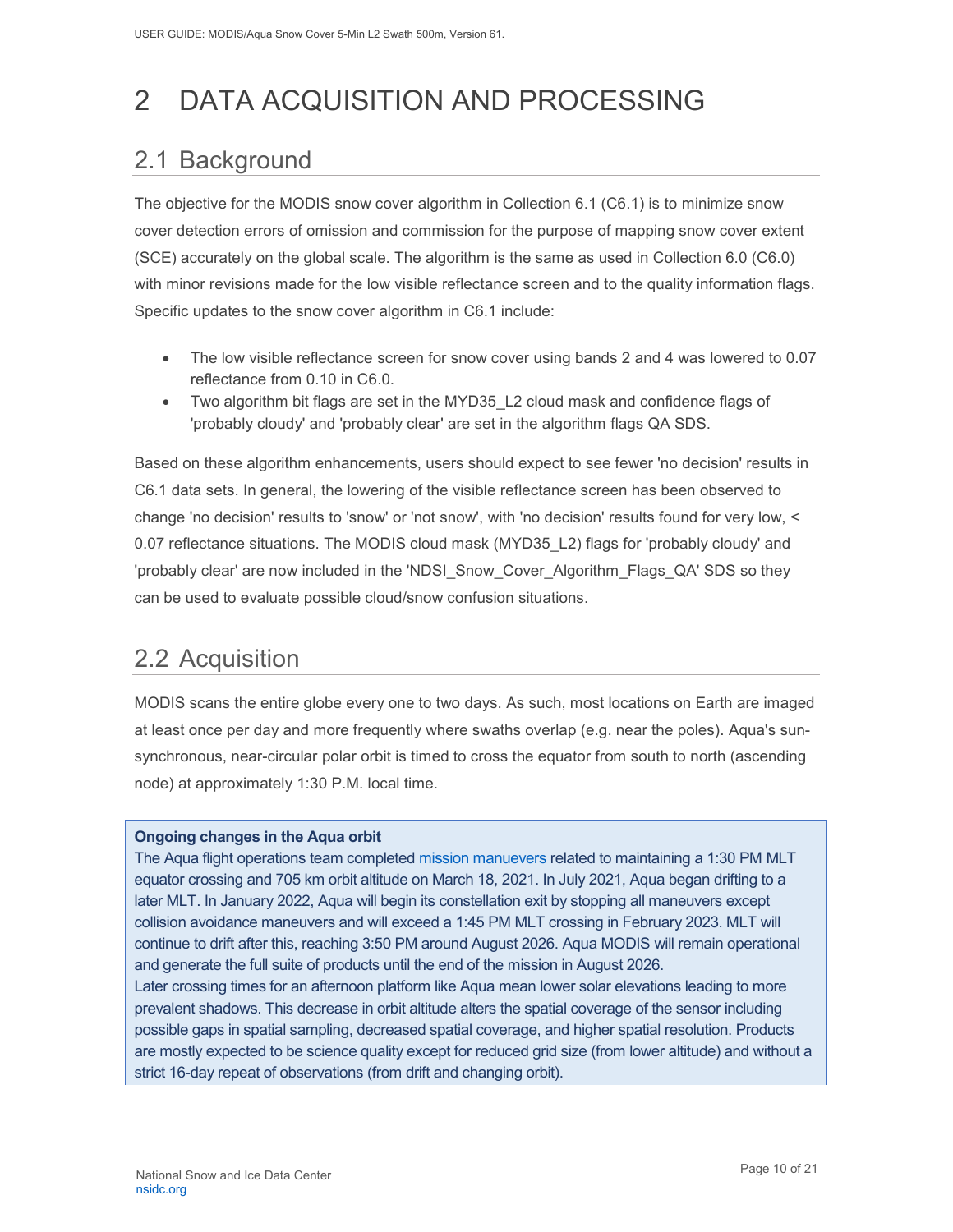Details on the impact of the Constellation Exit on the quality of the product are being compiled and [will be](https://landweb.modaps.eosdis.nasa.gov/cgi-bin/QS/new/index.cgi)  [posted when available.](https://landweb.modaps.eosdis.nasa.gov/cgi-bin/QS/new/index.cgi)

## <span id="page-11-0"></span>2.3 Sources

Table 3 lists the MODIS C6.1 products used as inputs to the snow detection algorithm. For a detailed description of the MODIS snow detection algorithm, see the Algorithm Theoretical Basis Document (Hall et al., 2001). For a revised explanation of the NDSI snow cover algorithm theory, see the NASA VIIRS Snow Cover ATBD (Riggs et al., 2015). The MODIS and VIIRS snow cover algorithms both use the NDSI snow detection algorithm, albeit adjusted for sensor and input data product differences.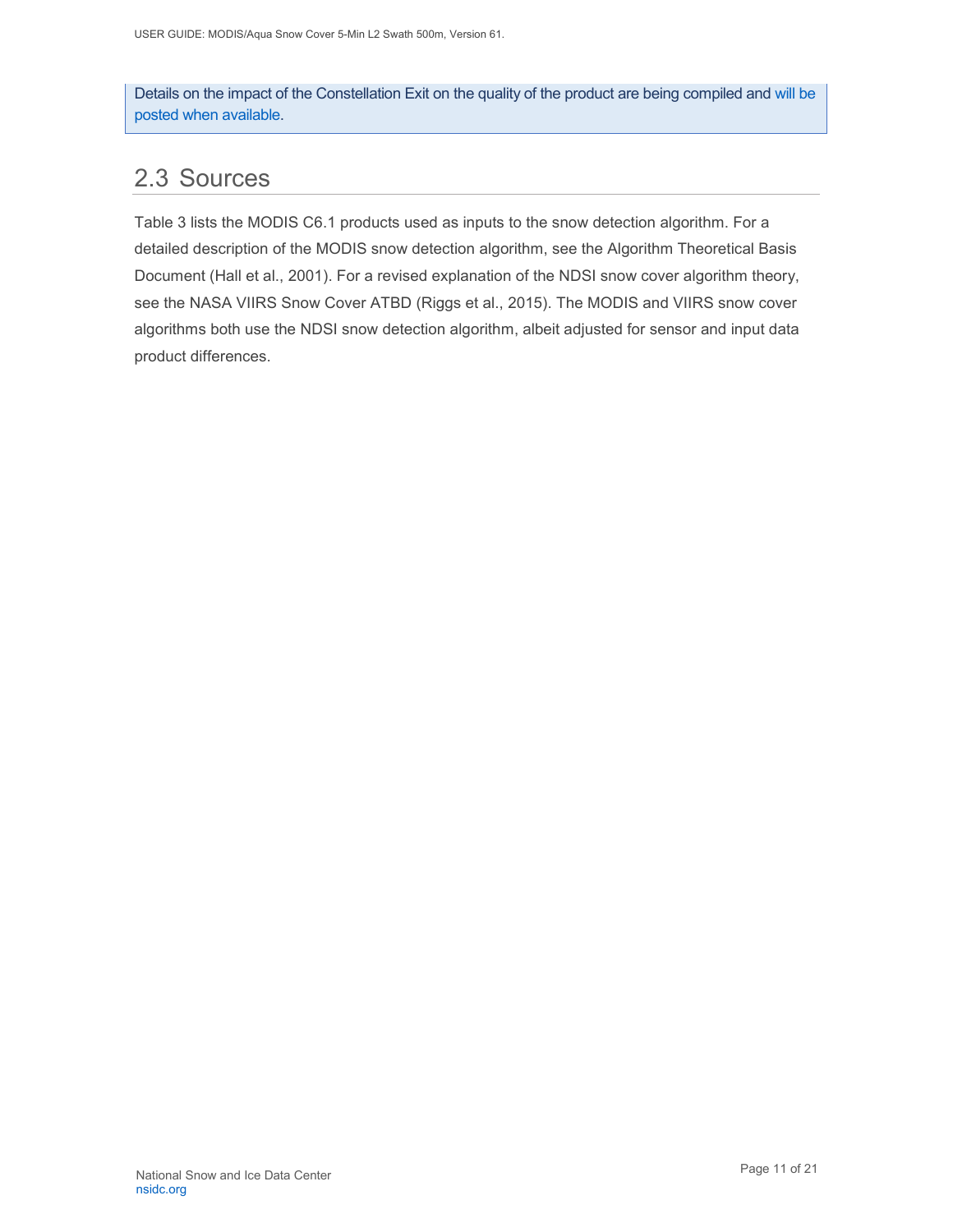| <b>Product ID</b> | <b>Long Name</b>                                                                  | Data Used                                                                     |
|-------------------|-----------------------------------------------------------------------------------|-------------------------------------------------------------------------------|
| MYD02HKM          | <b>MODIS/Aqua Calibrated Radiances</b><br>5-Min L1B Swath 500m                    | Band 1 (0.645 µm); Band 2 (0.865 µm);<br>Band 4 (0.555 µm); Band 6 (1.640 µm) |
| MYD021KM          | <b>MODIS/Aqua Calibrated Radiances</b><br>5-Min L1B Swath 1km                     | Bands: 31 (11.03 µm)                                                          |
| MYD <sub>03</sub> | MODIS/Aqua Geolocation Fields 5-<br>Min L1A Swath 1km                             | Land/Water Mask; Solar Zenith Angle;<br>Latitude; Longitude; Geoid Height     |
| <b>MYD35 L2</b>   | MODIS/Aqua Cloud Mask and<br>Spectral Test Results 5-Min L2<br>Swath 250m and 1km | Unobstructed Field of View Flag;<br>Day/Night Flag                            |

|  |  |  | Table 3. Inputs to the MODIS snow algorithm |
|--|--|--|---------------------------------------------|
|  |  |  |                                             |

Note: MODIS C6.0 and C6.1 utilize a land/water mask derived from the University of Maryland Global Land Cover Facility's [UMD 250m MODIS Water Mask.](https://glad.umd.edu/content/water-mask-2000) To maintain continuity between MODIS C5.0 and C6.x products, the 'UMD 250m MODIS Water Mask' was converted from a 250 m two-class map to a 500 m seven-class map for use in all MODIS products. The conversion is detailed i[n Development of an](https://nsidc.org/sites/nsidc.org/files/technical-references/MODIS_C6_Water_Mask_v3.pdf)  [Operational Land Water Mask for MODIS Collection 6.](https://nsidc.org/sites/nsidc.org/files/technical-references/MODIS_C6_Water_Mask_v3.pdf)

# <span id="page-12-0"></span>2.4 Processing

Fifteen of the twenty band 6 detectors on Aqua MODIS failed shortly after launch, resulting in a 75% signal loss that has precluded using band 6 for snow detection. However, a Quantitative Image Restoration (QIR) technique was implemented (Gladkova et al., 2012) that restores Aqua MODIS band 6 data to scientific quality. This technique produces an intermediate, calibrated radiances product with band 6 restored: MYD02HKM\_QIR (this product is not retained). Aside from this step, the snow detection algorithm is the same for Aqua and Terra.

## <span id="page-12-1"></span>2.4.1 Snow Cover

The MODIS snow cover algorithm calculates snow cover using the NDSI technique. This technique and the processing are described below:

### **NDSI Background**

The MODIS snow cover algorithm detects snow by computing the NDSI (Hall and Riggs, 2011) from MODIS Level 1B calibrated radiances. Snow typically has a very high reflectance in visible bands (VIS) and very low reflectance in shortwave infrared bands (SWIR). The relative difference between the two is used to detect and distinguish snow-covered from snow-free land and from most cloud types.

### **NDSI Limitations**

The NDSI is effective at detecting snow cover on the landscape when skies are clear, and viewing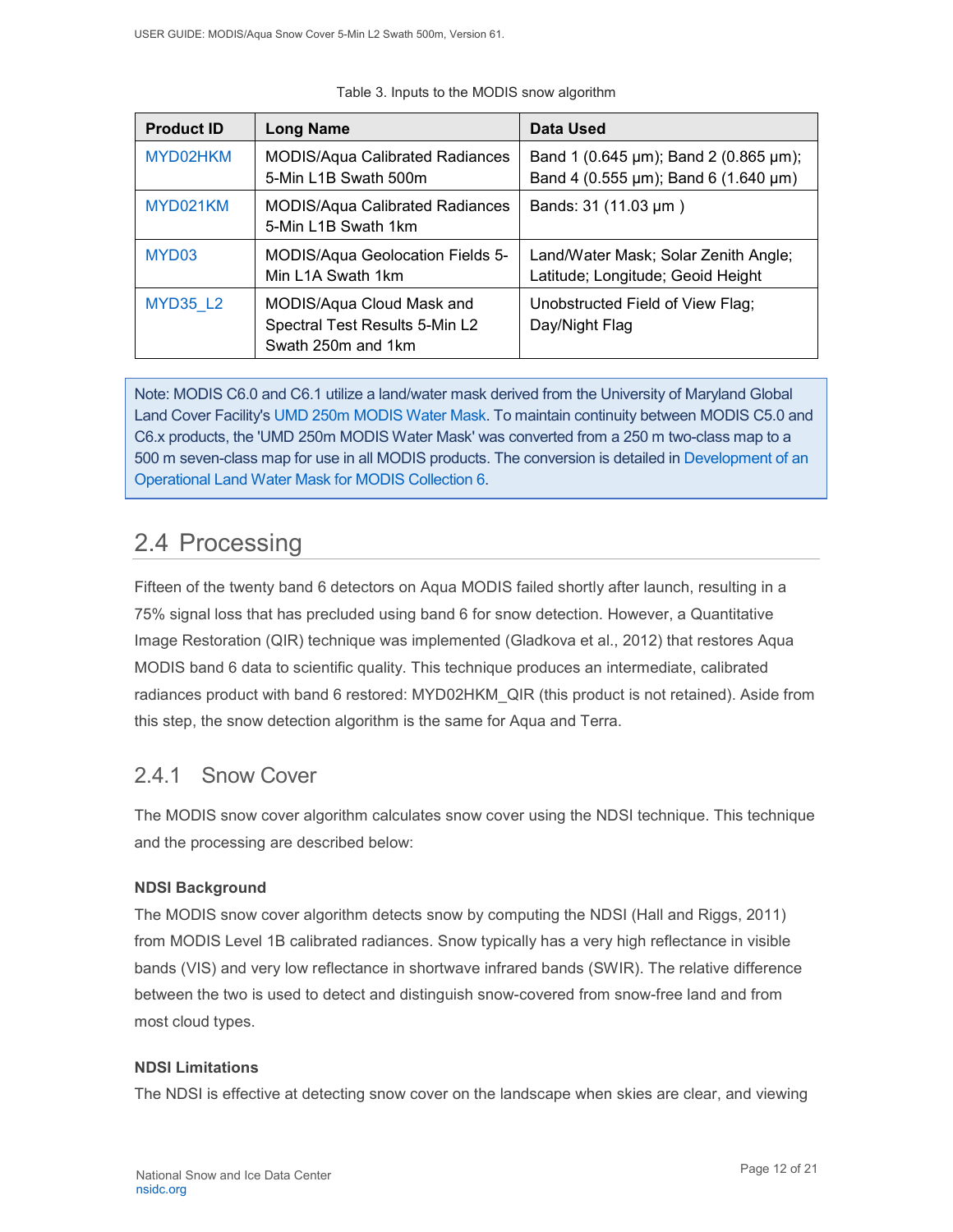geometry and solar illumination are good. Snow cover always has an NDSI > 0.0 but not all surface features with NDSI > 0.0 are snow cover. Some surface features, such as salt pans, or cloudcontaminated pixels at edges of cloud, can have NDSI > 0.0 and be erroneously detected as snow cover, which results in a snow commission error.

#### **NDSI Processing**

The MYD10\_L2 algorithm processes land and inland water bodies observed during daylight for snow detection or ice/snow on water detection. The algorithm inputs include Level 1B reflectance data from MYD02HKM\_QIR and Level 1B radiance data from MYD021KM, geolocation data and land/water mask from MYD03, and the cloud mask and day/night flag from MYD35\_L2.

The MYD021KM radiance data is used to provide a rough estimate of the surface temperature and is applied as a screen later in the algorithm. The algorithm performs pixel by pixel processing and uses the land/water mask to control the processing. First, the MYD02HKM\_QIR reflectance data are read and the land/water mask and day/night flag are applied to identify ocean and night pixels. Pixels identified as ocean are labeled 'ocean' and pixels identified as night are labeled 'night'. The reflectance data is then screened for valid values and the cloud mask is applied. Pixels identified as cloud-covered are labeled 'cloud'. The NDSI is then computed for all daytime observed land and inland water pixels using the NDSI ratio of the difference in VIS and SWIR reflectance as follows:

$$
NDSI = \frac{band \ 4 - band \ 6}{band \ 4 + band \ 6}
$$

A pixel with NDSI > 0.0 is considered to have some snow present. A pixel with NDSI <= 0.0 is a snow free land surface (Riggs et al., 2016).

#### **Data Screens**

As mentioned above, some surface features may be erroneously detected as snow cover which results in a snow commission error. Data screens are used to reverse snow cover detection or to flag uncertain, lower quality snow cover detection situations. Other data screens are applied to all pixels to flag situations that may affect the overall quality of the data or for supporting interpretation and use of the data. For a detailed description of the data screens, see the Appendix section of this document.

### <span id="page-13-0"></span>2.4.2 Lake Ice

The lake ice/snow covered detection algorithm is the same as the NDSI snow cover algorithm, except that the low visible reflectance screen thresholds were kept at the C6.0 settings, where band  $2 \le 0.10$  or band  $4 \le 0.11$ . Inland water bodies are flagged by setting bit 0 in the 'NDSI\_Snow\_Cover\_Algorithm\_Flags\_QA' SDS. Lake ice is inland water detected to have snow/ice cover with an NDSI in the range of 1-100. Inland water that does not have ice detected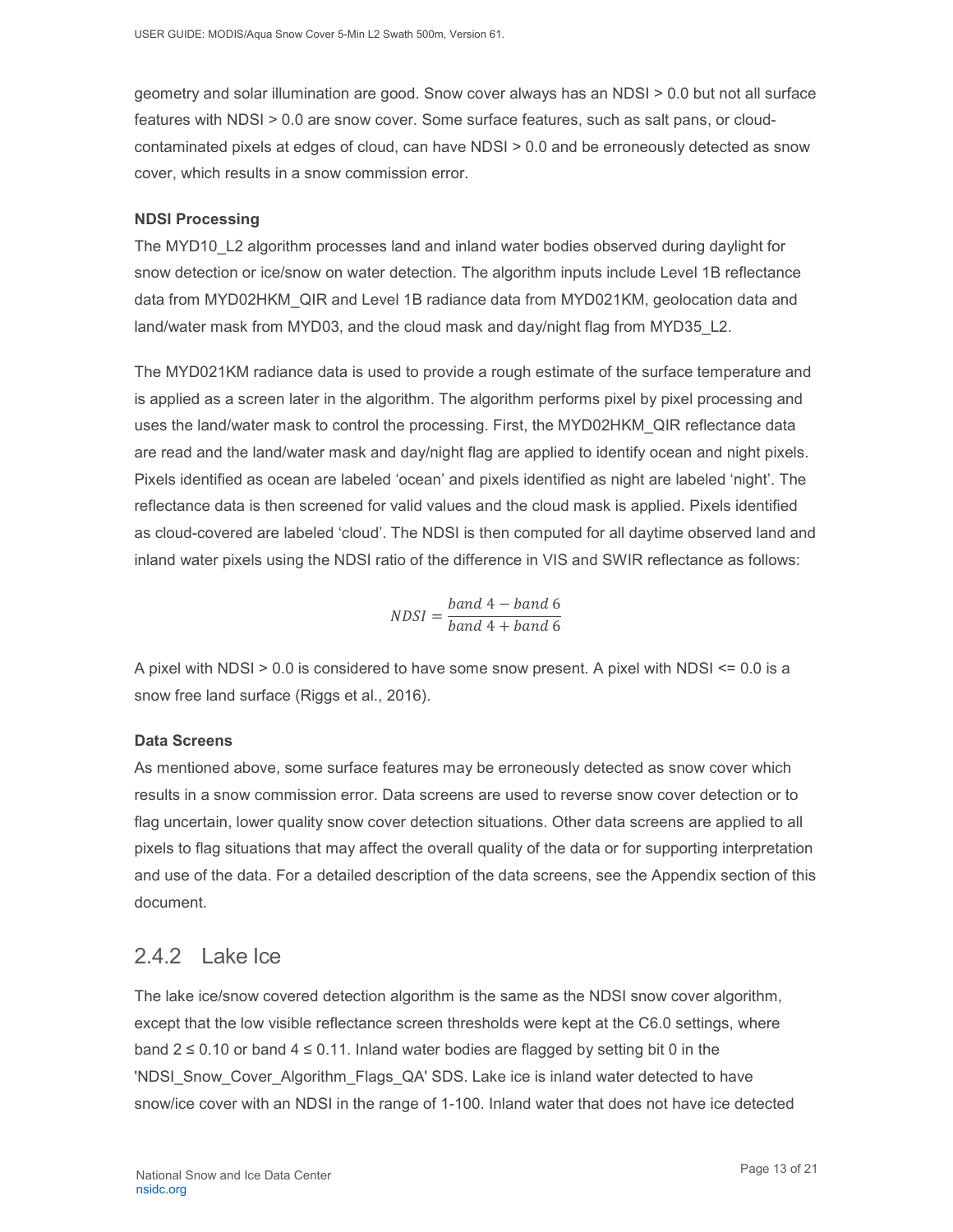has a value of '237'. The inland water mask (bit 0) should be used with the 'NDSI Snow Cover' SDS to find inland water bodies that were detected as snow/ice covered.

The lake ice/snow covered detection algorithm relies on the basic assumption that a water body is deep and clear and therefore absorbs all of the solar radiation incident upon it. Water bodies with algal blooms, high turbidity, or other relatively high reflectance conditions may be erroneously detected as snow/ice covered. See the 'MODIS Snow Products Collection 6.1 User Guide' (Riggs et al., 2019) for additional details regarding lake ice quality.

## <span id="page-14-0"></span>2.4.3 Cloud Masking

The 'Unobstructed FOV Quality Flag' from MYD35\_L2 is used to mask clouds. The 1 km cloud mask is applied to the four corresponding 500 m pixels. If the cloud confidence flag is 'confident cloudy' then the pixel is masked as 'cloud.' If the cloud confidence flag is set 'confident clear,' 'probably clear' or 'probably cloud' it is interpreted as 'clear' in the algorithm. In C6.1 the cloud confidence flags of 'probably cloudy' and 'probably clear' are set in bits 5 and 6 in the 'NDSI\_Snow\_Cover\_Algorithm\_Flags\_QA' SDS. These cloud confidence flags are included so that they can be used to investigate cloud/snow confusion situations. See the 'MODIS Snow Products Collection 6.1 User Guide' (Riggs et al., 2019) for additional details regarding cloud/snow confusion situations.

## <span id="page-14-1"></span>2.4.4 Abnormal Condition Rules

If MODIS L1B radiance data from MYD02HKM are missing in any of the bands used in the algorithm, that pixel is set to 'missing data' in the 'NDSI\_Snow\_Cover' SDS and is not processed for snow cover. Unusable radiance data are set to 'no decision' in the 'NDSI\_Snow\_Cover' SDS.

# <span id="page-14-2"></span>2.5 Quality Information

### <span id="page-14-3"></span>2.5.1 Basic Quality Assurance

Basic quality assurance (QA) values are stored in the 'NDSI\_Snow\_Cover\_Basic\_QA' SDS. These values provide a qualitative estimate of the algorithm result for a pixel based on the input data and solar zenith data. The basic QA value is initialized to 'best' and then adjusted as needed based on the quality of the MYD02HKM input radiance data and the solar zenith angle screen. If the MYD02HKM data (TOA reflectance) lie outside the range of 5% to 100% but are still usable, the QA value is set to 'good'. If the solar zenith angle (SZA) is in range of  $70^{\circ} \leq$  SZA < 85°, the QA is set to 'ok' to indicate the increased uncertainty stemming from low illumination. If the input data are unusable, the QA value is set to 'other'. Features that are masked, like 'night' and 'ocean', use the same values as the 'NDSI Snow Cover' SDS.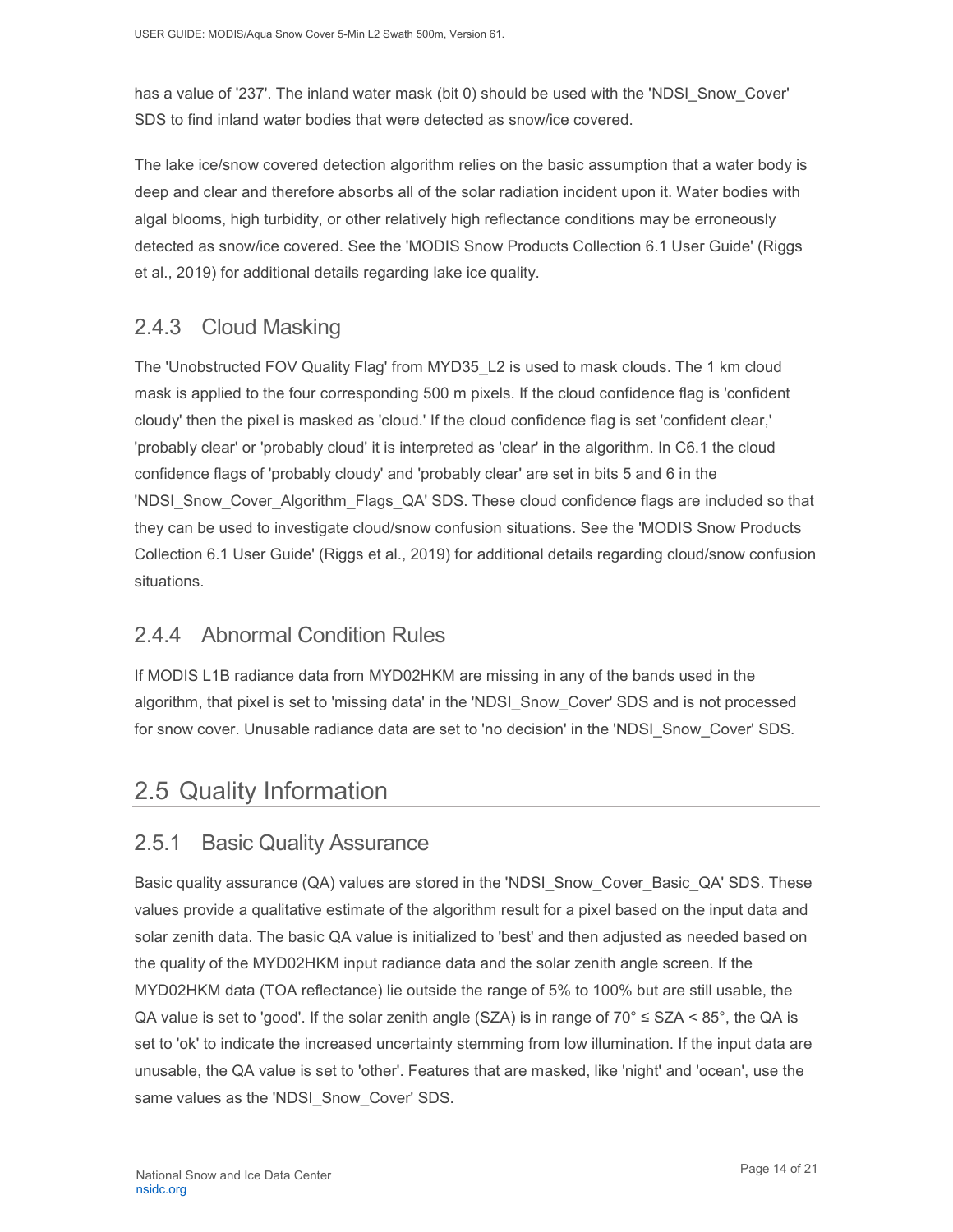## <span id="page-15-0"></span>2.5.2 Bit Flags

Bit flags are stored in the 'NDSI\_Snow\_Cover\_Algorithm\_Flags\_QA' SDS and are used to report data screen results. Bit flags can be used to investigate results for all pixels which have been processed for snow. By examining the bit flags, users can determine if any of the data screens: a) changed a pixel's initial result from 'snow' to 'not snow'; or b) flagged snow cover in a pixel as uncertain. Refer to the Appendix of this document to see how each data screen should be interpreted, and to the 'MODIS Snow Products Collection 6.1 User Guide' (Riggs et al., 2019) for more details.

## <span id="page-15-1"></span>2.6 Errors

### <span id="page-15-2"></span>2.6.1 Bright Surface Features

Surface features such as salt flats, bright sands, or sandy beaches that have visible and shortwave infrared reflectance characteristics similar to snow may be detected as snow cover based solely on the NDSI value, thus resulting in errors of commission. Screens specifically for bright surfaces were not developed for C6.1, but the screens in C6.1 can reduce the occurrence of snow commission errors in some situations. See the Appendix for a description of the data screens.

### <span id="page-15-3"></span>2.6.2 Land/water Mask

In MODIS C6.0 and C6.1 the land/water mask is derived from the 'UMD 250m MODIS Water Mask' data set (University of Maryland (UMD) Global Land Cover Facility). The location of lakes and rivers is greatly improved compared to the land/water mask used in C5.0. This improvement can be seen by the increase in the number of lakes mapped, especially in small lake regions, such as northern Minnesota to the Northwest Territories and via the continuity of many larger rivers.

### <span id="page-15-4"></span>2.6.3 Geolocation Accuracy

Geolocation accuracy for MYD10\_L2 is 50 m or less. Geolocation uncertainty is not evident in MODIS Level-2 products when viewed independently. However, when mapped to projections or to other maps, feature mismatches may occur (Lin et al., 2019).

### <span id="page-15-5"></span>2.6.4 Antarctica

Antarctic data must be carefully scrutinized for accuracy and quality. The Antarctic continent is nearly ice and snow covered year round, with very little annual variation. The snow cover map may show areas of no snow cover, which is an obvious error. That error is related to the difficulty in identifying clouds over Antarctica's ice/snow cover. The similarity in reflectance and lack of thermal contrast between clouds and ice/snow cover and thermal inversions are challenges to accurate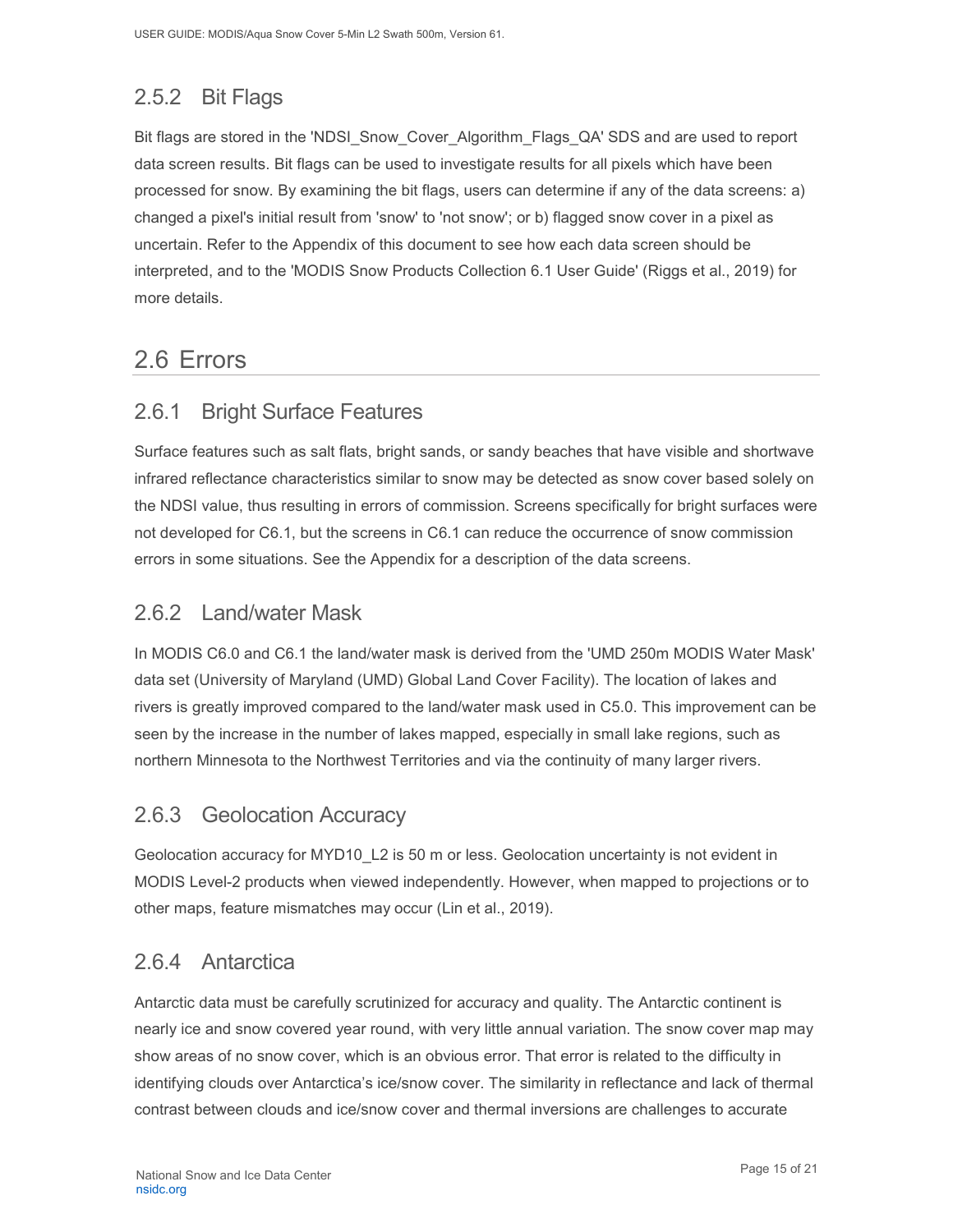snow/cloud discrimination. In situations where the cloud mask fails to identify 'confident cloudy,' the snow algorithm assumes a cloud-free view and either identifies the surface as not snow covered or identifies the cloud as snow. In either case the result is incorrect.

## <span id="page-16-0"></span>2.7 Instrumentation

### <span id="page-16-1"></span>2.7.1 Description

The MODIS instrument provides 12-bit radiometric sensitivity in 36 spectral bands ranging in wavelength from 0.4 um to 14.4 um. Two bands are imaged at a nominal resolution of 250 m at nadir, five bands at 500 m, and the remaining bands at 1000 m. A  $\pm$ 55 degree scanning pattern at an altitude of 705 km achieves a 2330 km swath with global coverage every one to two days.

The scan mirror assembly uses a continuously rotating, double-sided scan mirror to scan ±55 degrees and is driven by a motor encoder built to operate 100 percent of the time throughout the six-year instrument design life. The optical system consists of a two-mirror, off-axis afocal telescope which directs energy to five refractive objective assemblies, one each for the visible, near-infrared, shortwave infrared, middle-wavelength infrared, and long-wavelength infrared spectral regions.

The MODIS instruments on the Terra and Aqua space vehicles were built to NASA specifications by Santa Barbara Remote Sensing, a division of Raytheon Electronics Systems. Table 4 contains the instruments' technical specifications:

| <b>Variable</b>           | <b>Description</b>                                                                         |  |  |  |
|---------------------------|--------------------------------------------------------------------------------------------|--|--|--|
| Orbit                     | 705 km altitude, 1:30 P.M. ascending node (Aqua), sun-synchronous,<br>near-polar, circular |  |  |  |
| Scan Rate                 | 20.3 rpm, cross track                                                                      |  |  |  |
| <b>Swath Dimensions</b>   | 2330 km (cross track) by 10 km (along track at nadir)                                      |  |  |  |
| Telescope                 | 17.78 cm diameter off-axis, afocal (collimated) with intermediate field stop               |  |  |  |
| Size                      | $1.0 \text{ m} \times 1.6 \text{ m} \times 1.0 \text{ m}$                                  |  |  |  |
| Weight                    | 228.7 kg                                                                                   |  |  |  |
| Power                     | 162.5 W (single orbit average)                                                             |  |  |  |
| Data Rate                 | 10.6 Mbps (peak daytime); 6.1 Mbps (orbital average)                                       |  |  |  |
| Quantization              | 12 bits                                                                                    |  |  |  |
| <b>Spatial Resolution</b> | 250 m (bands 1-2) / 500 m (bands 3-7) / 1000 m (bands (8-36)                               |  |  |  |
| Design Life               | 6 years                                                                                    |  |  |  |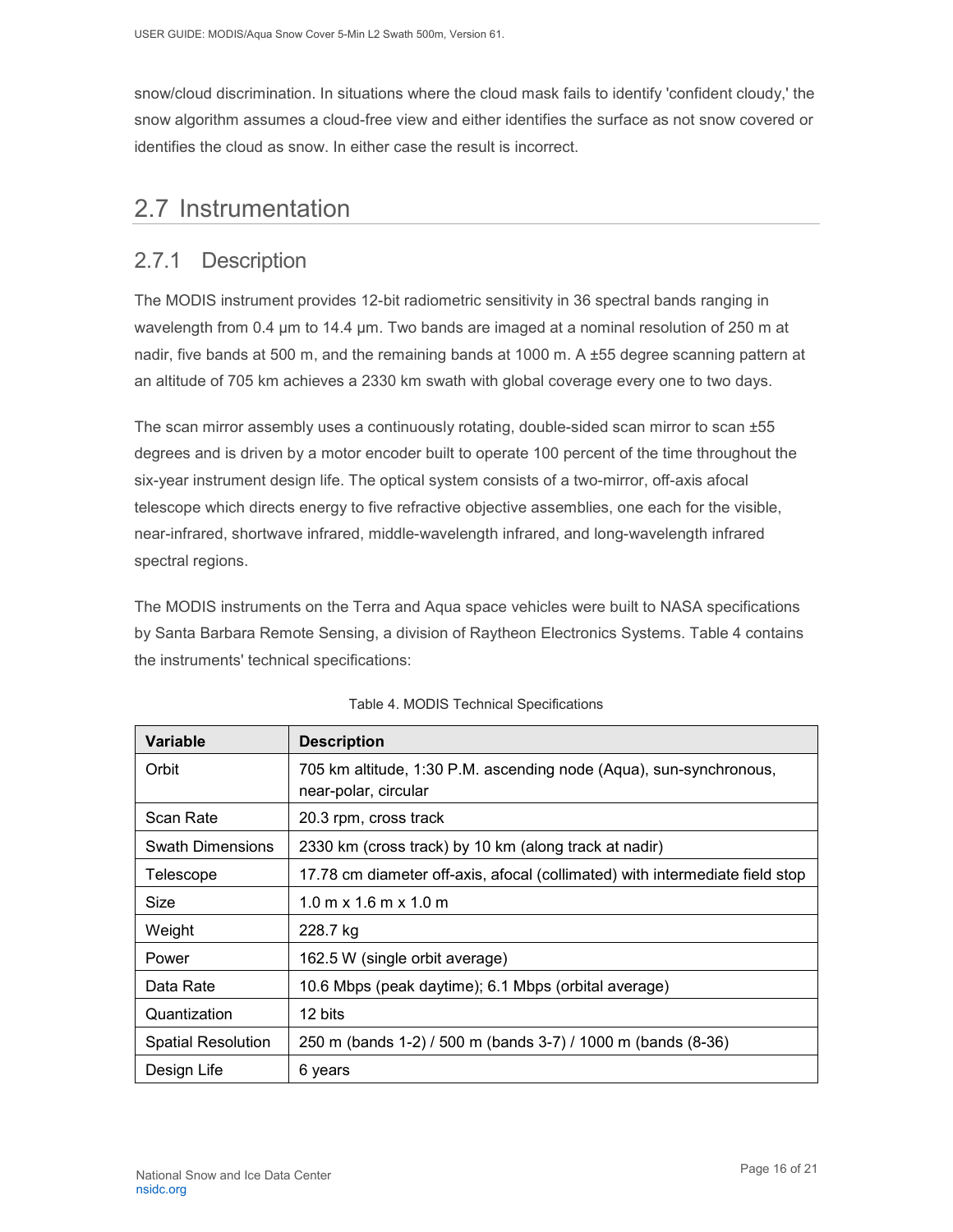# <span id="page-17-0"></span>2.7.2 Calibration

MODIS has a series of on-board calibrators that provide radiometric, spectral, and spatial calibration of the MODIS instrument. The blackbody calibrator is the primary calibration source for thermal bands between 3.5 µm and 14.4 µm, while the Solar Diffuser (SD) provides a diffuse, solar-illuminated calibration source for visible, near-infrared, and short wave infrared bands. The Solar Diffuser Stability Monitor tracks changes in the reflectance of the SD with reference to the sun so that potential instrument changes are not incorrectly attributed to changes in this calibration source. The Spectroradiometric Calibration Assembly provides additional spectral, radiometric, and spatial calibration.

MODIS uses the moon as an additional calibration technique and for tracking degradation of the SD by referencing the illumination of the moon since the moon's brightness is approximately the same as that of the Earth. Finally, MODIS deep space views provide a photon input signal of zero, which is used as a point of reference for calibration.

For additional details about the MODIS instruments, see NASA's [MODIS | About](http://modis.gsfc.nasa.gov/about/) Web page.

# <span id="page-17-1"></span>3 VERSION HISTORY

See the [MODIS | Data Versions](https://nsidc.org/data/modis/data_versions.html) page for the history of MODIS snow and sea ice data versions.

# <span id="page-17-2"></span>4 SOFTWARE AND TOOLS

The following sites can help you identify the right MODIS data for your study:

- [NASA's Earth Observing System Data and Information System | Near Real-Time Data](http://earthdata.nasa.gov/data/near-real-time-data/rapid-response)
- [NASA Goddard Space Flight Center | MODIS Land Global Browse Images](https://landweb.modaps.eosdis.nasa.gov/cgi-bin/browse/browseMODIS.cgi)
- [MODIS Land Discipline Group \(MODLAND\) Tile Calculator](http://landweb.nascom.nasa.gov/cgi-bin/developer/tilemap.cgi)
- [Tile Bounding Coordinates for the MODIS Sinusoidal Grid](http://modis-land.gsfc.nasa.gov/pdf/sn_bound_10deg.txt)

The following resources are available to help users work with MODIS data:

- [The HDF-EOS to GeoTIFF Conversion Tool \(HEG\)](https://wiki.earthdata.nasa.gov/display/DAS/HEG%3A++HDF-EOS+to+GeoTIFF+Conversion+Tool) can reformat, re-project, and perform stitching/mosaicing and subsetting operations on HDF-EOS objects.
- [HDFView](https://www.hdfgroup.org/downloads/hdfview/) is a simple, visual interface for opening, inspecting, and editing HDF files. Users can view file hierarchy in a tree structure, modify the contents of a data set, add, delete and modify attributes, and create new files.
- [What is HDF-EOS? an NSIDC FAQ](https://nsidc.org/support/faq/what-hdf-eos)
- [The MODIS Conversion Toolkit \(MCTK\) plug-in for ENVI](https://github.com/dawhite/MCTK) can ingest, process, and georeference every known MODIS data set, including products distributed with EASE-Grid projections. The toolkit includes support for swath projection and grid reprojection and comes with an API for large batch processing jobs.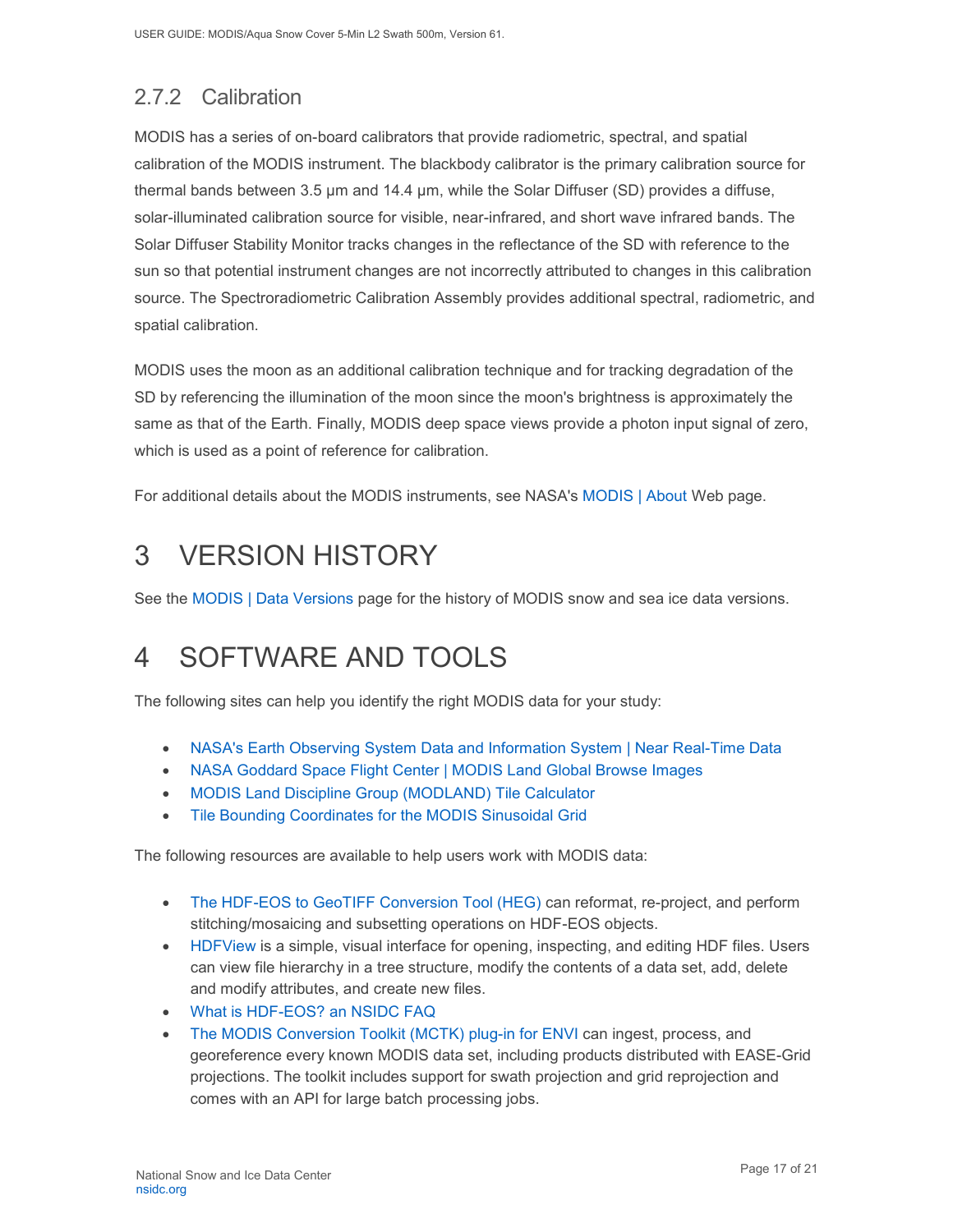# <span id="page-18-0"></span>5 RELATED WEBSITES

The following resources provide additional information about MODIS Version 6.1 data, including known problems, production schedules, and future plans:

- [The MODIS Snow and Sea Ice Global Mapping Project](http://modis-snow-ice.gsfc.nasa.gov/)
- [NASA LDOPE | MODIS/VIIRS Land Product Quality Assessment](https://landweb.modaps.eosdis.nasa.gov/cgi-bin/QS/new/index.cgi)
- [MODIS Land Team Validation | Status for Snow Cover/Sea Ice \(MOD10/29\)](https://modis-land.gsfc.nasa.gov/ValStatus.php?ProductID=MOD10/29)

# <span id="page-18-1"></span>6 CONTACTS AND ACKNOWLEDGMENTS

#### **George Riggs**

NASA Goddard Space Flight Center (GSFC) Greenbelt, MD

## **Dorothy Hall**  ESSIC / University of Maryland

College Park, MD

### **Miguel Roman**

NASA Goddard Space Flight Center (GSFC) Greenbelt, MD

# <span id="page-18-2"></span>7 REFERENCES

Gladkova, I., M., Bonev G. Grossberg, P. Romanov, and F. Shahriar. 2012. Increasing the accuracy of MODIS/Aqua snow product using quantitative image restoration technique. *IEEE Geoscience and Remote Sensing Letters*, 9(4): 740-743. <http://dx.doi.org/10.1109/LGRS.2011.2180505>

Hall, D.K., Riggs, G.A. and Salomonson, V.V. 2001. Algorithm Theoretical Basis Document (ATBD) for MODIS Snow and Sea Ice-Mapping Algorithms. [Guide.](https://modis-snow-ice.gsfc.nasa.gov/?c=atbd) NASA Goddard Space Flight Center, Greenbelt, MD.

Hall, D.K. and G.A. Riggs. 2011. Normalized-Difference Snow Index (NDSI). *Encyclopedia of Snow, Ice and Glaciers*, Springer Netherlands. pp. 779-780.

Hall, D.K., Riggs, G.A., DiGirolamo, N.E., and Roman, M.O. 2019. Evaluation of MODIS and VIIRS cloud-gap-filled snow-cover products for production of an Earth science data record. *Hydrology and Earth System Sciences* 23(12): 5227-5241.<https://doi.org/10.5194/hess-23-5227-2019>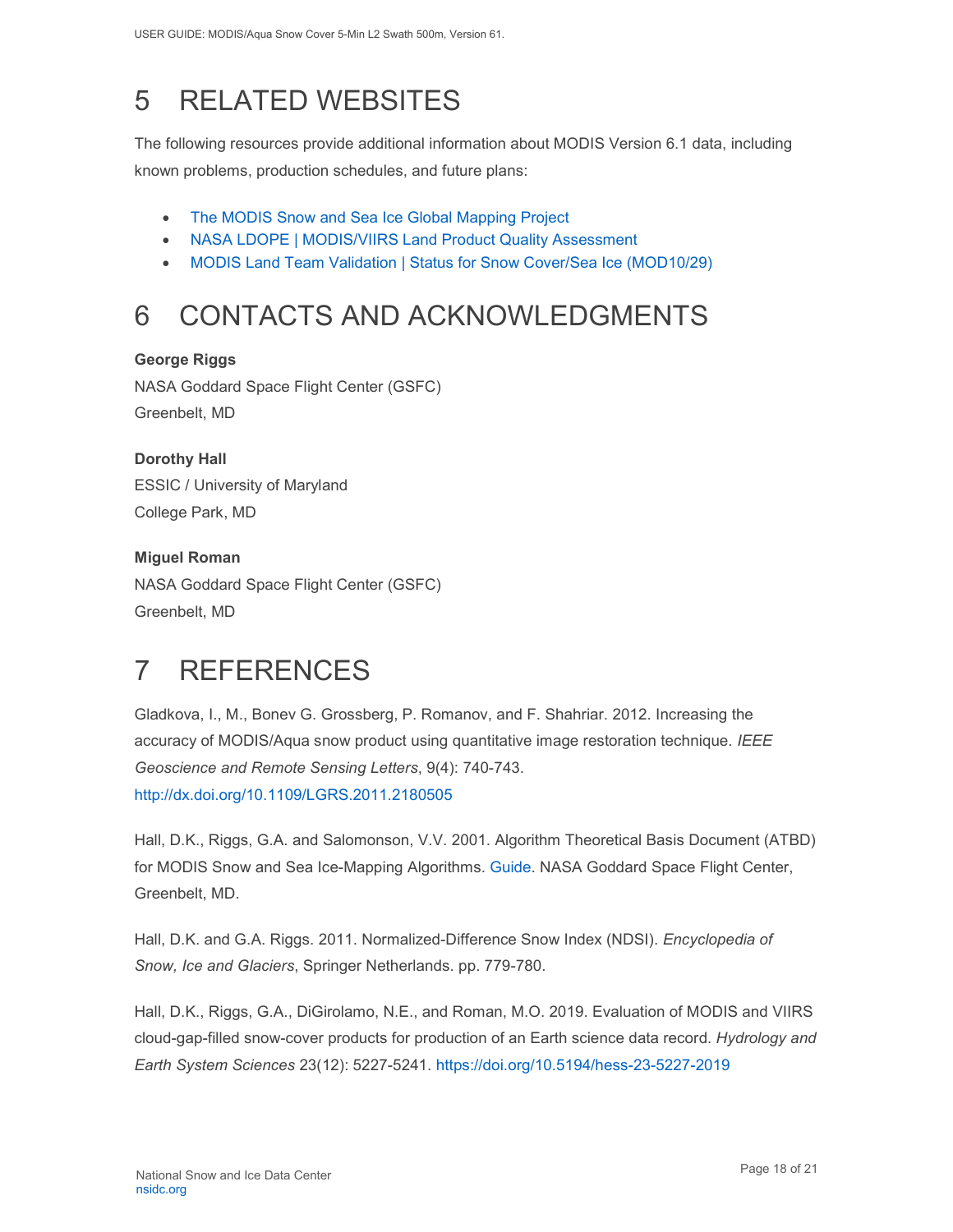Lin, G., Wolfe, R.E., Zhang, P., Tilton, J.C., Dellomo, J.J. and Bin Tan. 2019. Thirty-six combined years of MODIS geolocation trending. *Proc. SPIE 11127*, Earth Observing Systems XXIV, 1112715. [http://dx.doi.org/10.1117/12.826598.](http://dx.doi.org/10.1117/12.826598)

Riggs, G.A., Hall, D.K. and Roman, M.O. 2015. VIIRS Snow Cover Algorithm Theoretical Basis Document (ATBD). NASA Goddard Space Flight Center, Greenbelt, MD. (See [PDF\)](https://nsidc.org/sites/nsidc.org/files/technical-references/VIIRS_snow_cover_ATBD_2015.pdf)

Riggs, G.A., Hall, D.K. and Roman, M.O. 2019. MODIS Snow Products Collection 6.1 User Guide. NASA Goddard Space Flight Center, Greenbelt, MD. (See [PDF\)](https://nsidc.org/sites/nsidc.org/files/technical-references/C6.1_MODIS_Snow_User_Guide.pdf)

# <span id="page-19-0"></span>8 DOCUMENT INFORMATION

## <span id="page-19-1"></span>8.1 Publication Date

March 2021

# <span id="page-19-2"></span>8.2 Date Last Updated

December 2021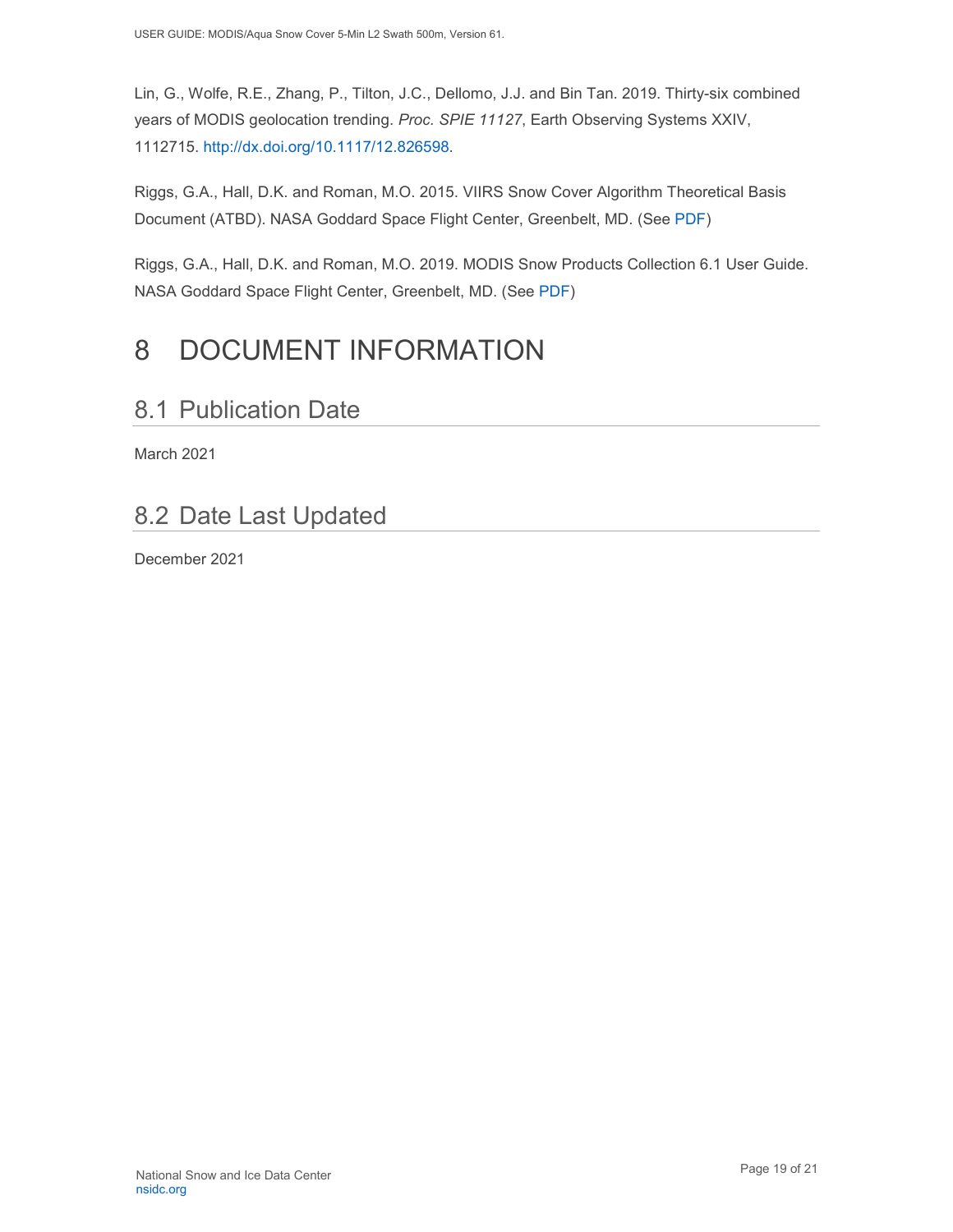# <span id="page-20-0"></span>APPENDIX - DATA SCREENS

This appendix provides a description of the data screen tests applied in the 'NDSI\_Snow\_Algorithm\_bit\_flags\_QA' SDS.

#### **INLAND WATER SCREEN: BIT 0**

Inland water bodies are identified using bit 0. The pixels identified by this flag are set to '237' in the 'NDSI\_Snow\_Cover' SDS.

#### **LOW VISIBLE REFLECTANCE SCREEN: BIT 1**

This screen is used to prevent errors from occurring when the reflectance is too low for the algorithm to perform well. The screen is applied to non-cloud pixels with NDSI  $\geq$  0.0. If the visible reflectance from MODIS band 2 or band 4 is < 0.07, bit 1 is set and a value of 'no decision' is set for pixels in the 'NDSI Snow Cover' SDS.

#### **LOW NDSI SCREEN: BIT 2**

This screen is used to prevent errors from occurring where the difference between visible and shortwave reflectance is very small, thus resulting in very low but positive NDSI values. Uncertain snow detections or snow commission errors are common when 0.0 ≤ NDSI < 0.1. Therefore, if NDSI < 0.1 a snow detection is reversed to 'not snow', and bit 2 is set. This flag can be used to find pixels where snow cover detections were reversed to 'not snow'.

#### **ESTIMATED SURFACE TEMPERATURE AND SURFACE HEIGHT SCREEN: BIT 3**

This screen serves a dual purpose by linking estimated surface temperature with surface height. It is used to alleviate errors of commission at low elevations that appear spectrally similar to snow but are too warm. It is also used to flag snow detections at high elevations that are warmer than expected. Using the estimated MODIS Band 31 brightness temperature (Tb), if snow is detected in a pixel with height < 1300 m and Tb ≥ 281 K, the pixel is reversed to 'not snow' and bit 3 is set. If snow is detected in a pixel with height  $\geq$  1300 m and Tb  $\geq$  281 K, the pixel is flagged as 'unusually warm' and bit 3 is set.

#### **HIGH SWIR REFLECTANCE SCREEN: BIT 4**

This screen also serves a dual purpose by: a) preventing non-snow features that appear similar to snow from being detected as snow; b) allowing snow to be detected where snow cover shortwave infrared reflectance (SWIR) is anomalously high. Snow typically has a SWIR reflectance of less than 0.20; however, this value can be higher under certain conditions, like a low sun angle. The SWIR reflectance screen thus utilizes two thresholds. Snow pixels with SWIR reflectance > 0.45 are reversed to 'not snow' and bit 4 is set. Snow pixels with  $0.25 \leq \text{SWIR} \leq 0.45$  are flagged as having an 'unusually high SWIR' and bit 4 is set.